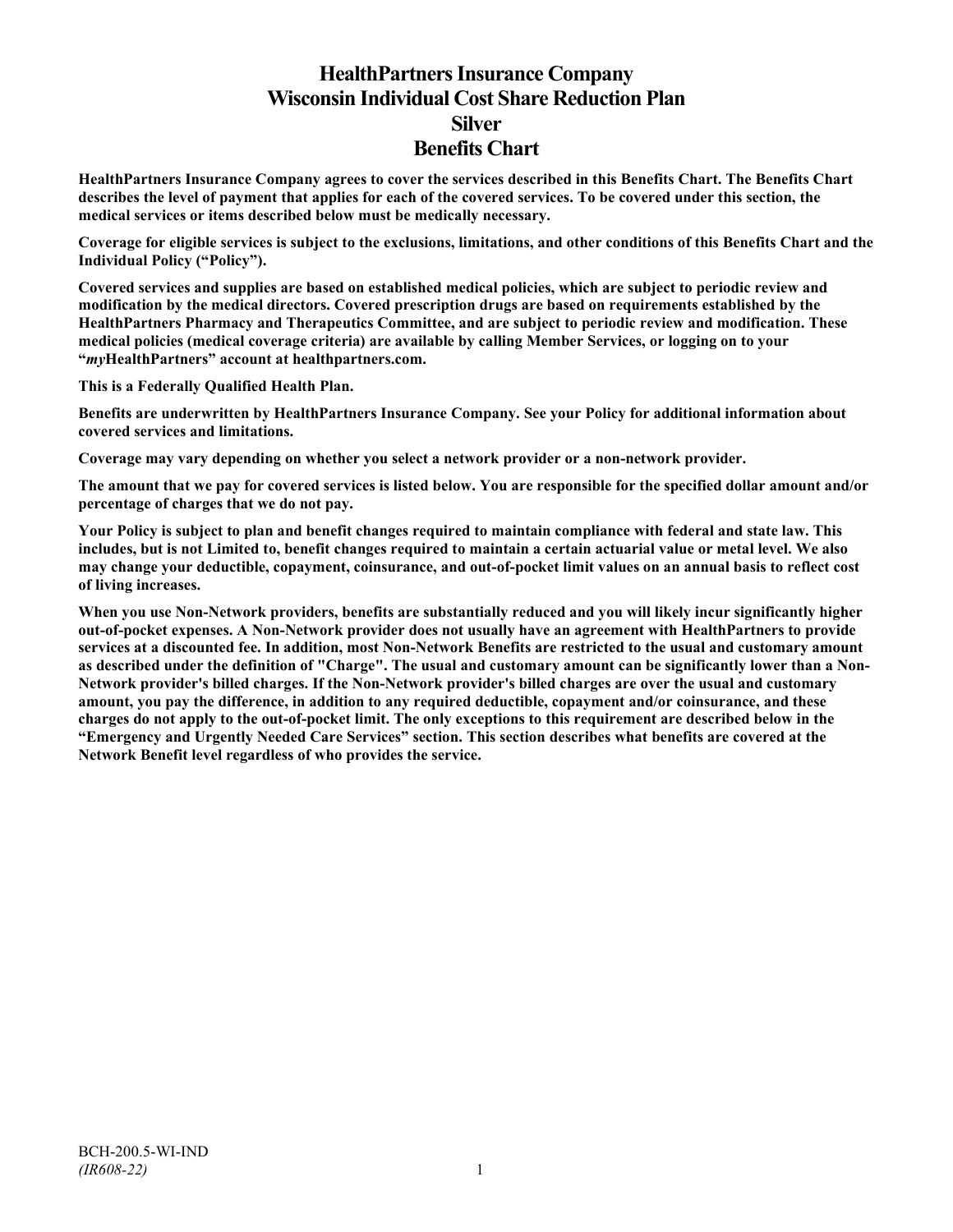## **These definitions apply to the Benefits Chart. They also apply to your Policy.**

| <b>Biosimilar Drug:</b> | A prescription drug, approved by the Food and Drug Administration (FDA), that the FDA has<br>determined is biosimilar to and interchangeable with a biological brand name drug. Biosimilar<br>drugs are not considered generic drugs and are not covered under the generic drug benefit.                                                                                                                                                                                                                                                                                                                                     |
|-------------------------|------------------------------------------------------------------------------------------------------------------------------------------------------------------------------------------------------------------------------------------------------------------------------------------------------------------------------------------------------------------------------------------------------------------------------------------------------------------------------------------------------------------------------------------------------------------------------------------------------------------------------|
| <b>Brand Name Drug:</b> | A prescription drug, approved by the Food and Drug Administration (FDA), that is manufactured,<br>sold or licensed for sale under a trademark by the pharmaceutical company that originally<br>researched and developed the drug. Brand name drugs have the same active-ingredient formula as<br>the generic version of the drug. However, generic drugs are manufactured and sold by other drug<br>manufacturers and are generally not available until after the patent on the brand name drug has<br>expired. A few brand name drugs may be covered at the generic benefit level if this is indicated on<br>the formulary. |
| <b>Calendar Year:</b>   | This is the 12-month period beginning 12:01 A.M. Central Time, on January 1, and ending 12:00<br>A.M. Central Time of the next following December 31.                                                                                                                                                                                                                                                                                                                                                                                                                                                                        |
| Charge:                 | For covered services delivered by a network provider, this is the provider's discounted fee for a<br>given medical/surgical service, procedure or item.                                                                                                                                                                                                                                                                                                                                                                                                                                                                      |
|                         | For covered services delivered by non-network providers, a contracted rate may apply if such<br>arrangement is available to HealthPartners.                                                                                                                                                                                                                                                                                                                                                                                                                                                                                  |
|                         | For the Usual and Customary Charge for covered services delivered by non-network providers,<br>our payment is calculated using one of the following options in the following order, depending on<br>availability: 1) a percentage of the Medicare fee schedule; 2) a comparable schedule if the service<br>is not on the Medicare fee schedule; or 3) a commercially reasonable rate for such service if a fee<br>schedule is not available.                                                                                                                                                                                 |
|                         | The Usual and Customary Charge is the maximum amount allowed that we consider in the<br>calculation of the payment of charges incurred for certain covered services. You must pay for any<br>charges above the usual and customary charge, and they do not apply to the out-of-pocket limit.                                                                                                                                                                                                                                                                                                                                 |
|                         | A charge is incurred for covered ambulatory medical and surgical services, on the date the service<br>or item is provided. A charge is incurred for covered inpatient services, on the date of admission to<br>a hospital. To be covered, a charge must be incurred on or after your effective date and on or<br>before the termination date.                                                                                                                                                                                                                                                                                |
|                         | Copayment/Coinsurance: The specified dollar amount, or percentage, of charges incurred for covered services, which we do<br>not pay, but which you must pay, each time you receive certain medical services, procedures or<br>items. Our payment for those covered services or items begins after the copayment or coinsurance<br>is satisfied. Covered services or items requiring a copayment or coinsurance are specified in this<br>Benefits Chart.                                                                                                                                                                      |
|                         | For services provided by a network provider:                                                                                                                                                                                                                                                                                                                                                                                                                                                                                                                                                                                 |
|                         | An amount which is listed as a flat dollar copayment is applied to a network provider's discounted<br>charges for a given service. However, if the network provider's discounted charges for a service or<br>item is less than the flat dollar copayment, you will pay the network provider's discounted charge.<br>An amount which is listed as a percentage of charges or coinsurance is based on the network<br>provider's discounted charges, calculated at the time the claim is processed, which may include an<br>agreed upon fee schedule rate for case rate or withhold arrangements.                               |
|                         | For services provided by a Non-Network provider:                                                                                                                                                                                                                                                                                                                                                                                                                                                                                                                                                                             |
|                         | Any copayment or coinsurance is applied to the lesser of the provider's charges or the usual and<br>customary charge for a service.                                                                                                                                                                                                                                                                                                                                                                                                                                                                                          |
|                         | A copayment or coinsurance is due at the time a service is provided, or when billed by the<br>provider. The copayment or coinsurance applicable for a scheduled visit with a network provider<br>will be collected for each visit, late cancellation and failed appointment.                                                                                                                                                                                                                                                                                                                                                 |
|                         |                                                                                                                                                                                                                                                                                                                                                                                                                                                                                                                                                                                                                              |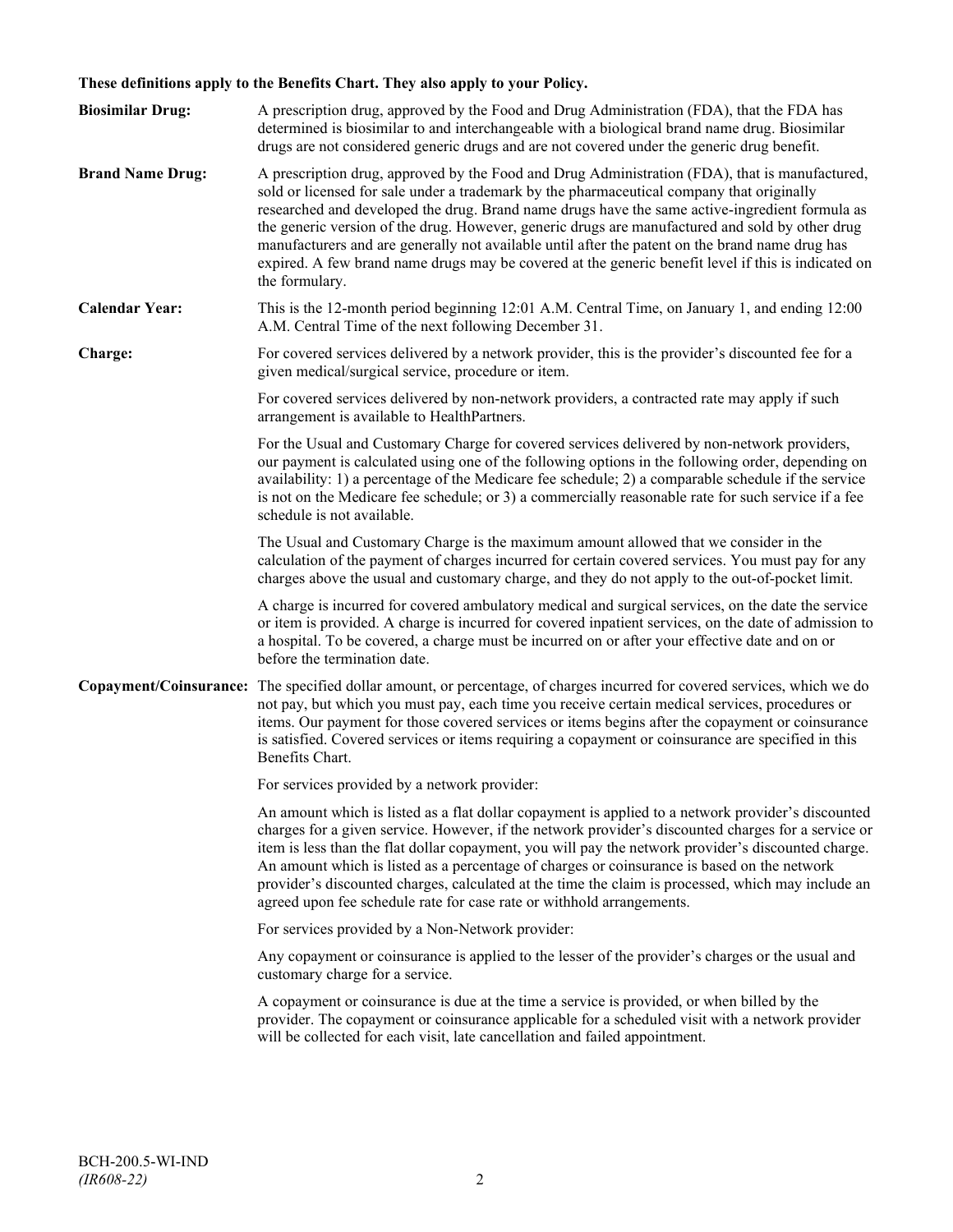| Deductible:                    | The specified dollar amount of charges incurred for covered services, which we do not pay, but an<br>enrollee or a family has to pay first in a calendar year. Our payment for those services or items<br>begins after the deductible is satisfied. For network providers, the amount of the charges that apply<br>to the deductible are based on the network provider's discounted charges, calculated at the time<br>the claim is processed, which may include an agreed upon fee schedule rate for case rate or<br>withhold arrangements. For non-network providers, the amount of charges that apply to the<br>deductible are the lesser of the provider's charges or the usual and customary charge for a service. |
|--------------------------------|-------------------------------------------------------------------------------------------------------------------------------------------------------------------------------------------------------------------------------------------------------------------------------------------------------------------------------------------------------------------------------------------------------------------------------------------------------------------------------------------------------------------------------------------------------------------------------------------------------------------------------------------------------------------------------------------------------------------------|
|                                | Any amounts paid or reimbursed by a third party, including, but not Limited to: point of service<br>rebates, manufacturer coupons, manufacturer debit cards or other forms of direct reimbursement to<br>an Insured for a product or service, will not apply toward your deductible, to the extent permitted<br>under state and federal law.                                                                                                                                                                                                                                                                                                                                                                            |
|                                | Your plan has an embedded deductible. This means once a member meets the individual<br>deductible, the plan begins paying benefits for that person. If two or more members of the family<br>meet the family deductible, the plan begins paying benefits for all members of the family,<br>regardless of whether each member has met the individual deductible. However, a member may<br>not contribute more than the individual deductible toward the family deductible.                                                                                                                                                                                                                                                |
|                                | All services are subject to the deductible unless otherwise indicated below in this Benefits Chart.                                                                                                                                                                                                                                                                                                                                                                                                                                                                                                                                                                                                                     |
| Formulary:                     | This is a current list, which may be revised from time to time, of prescription drugs, medications,<br>equipment and supplies covered by us as indicated in this Benefits Chart which are covered at the<br>highest benefit level. Some drugs on the formulary may require prior authorization to be covered<br>as formulary drugs. The formulary, and information on drugs that require prior authorization, are<br>available by calling Member Services, or logging on to your "myHealthPartners" account at<br>healthpartners.com.                                                                                                                                                                                   |
| <b>Generic Drug:</b>           | A prescription drug, approved by the Food and Drug Administration (FDA), that the FDA has<br>determined is comparable to a brand name drug product in dosage form, strength, route of<br>administration, quality, intended use and documented bioequivalence. Generally, generic drugs<br>cost less than brand name drugs. Some brand name drugs may be covered at the generic drug<br>benefit level if this is indicated on the formulary.                                                                                                                                                                                                                                                                             |
| <b>Non-Formulary Drug:</b>     | This is a prescription drug, approved by the Food and Drug Administration (FDA), that is not on<br>the formulary, is medically necessary and is not investigative or experimental or otherwise<br>excluded under your Policy.                                                                                                                                                                                                                                                                                                                                                                                                                                                                                           |
| <b>Out-of-Pocket Expenses:</b> | You pay the specified copayments/coinsurance and deductibles applicable for particular services,<br>subject to the out-of-pocket limit described below. These amounts are in addition to the monthly<br>enrollment payments.                                                                                                                                                                                                                                                                                                                                                                                                                                                                                            |
| <b>Out-of-Pocket Limit:</b>    | You pay the copayments/coinsurance and deductibles for covered services, to the individual or<br>family out-of-pocket limit. Thereafter we cover 100% of charges incurred for all other covered<br>services, for the rest of the calendar year. You pay amounts greater than the out-of-pocket limit if<br>you exceed any visits or day limits.                                                                                                                                                                                                                                                                                                                                                                         |
|                                | Non-Network Benefits above the usual and customary charge (see definition of charge above) do<br>not apply to the out-of-pocket limit.                                                                                                                                                                                                                                                                                                                                                                                                                                                                                                                                                                                  |
|                                | Non-Network Benefits for transplant surgery do not apply to the out-of-pocket limit.                                                                                                                                                                                                                                                                                                                                                                                                                                                                                                                                                                                                                                    |
|                                | You are responsible to keep track of the out-of-pocket expenses. Contact our Member Services<br>department for assistance in determining the amount paid by the enrollee for specific eligible<br>services received. Claims for reimbursement under the out-of-pocket limit provisions are subject<br>to the same time limits and provisions described under the "Claims Provisions" section of the<br>Contract.                                                                                                                                                                                                                                                                                                        |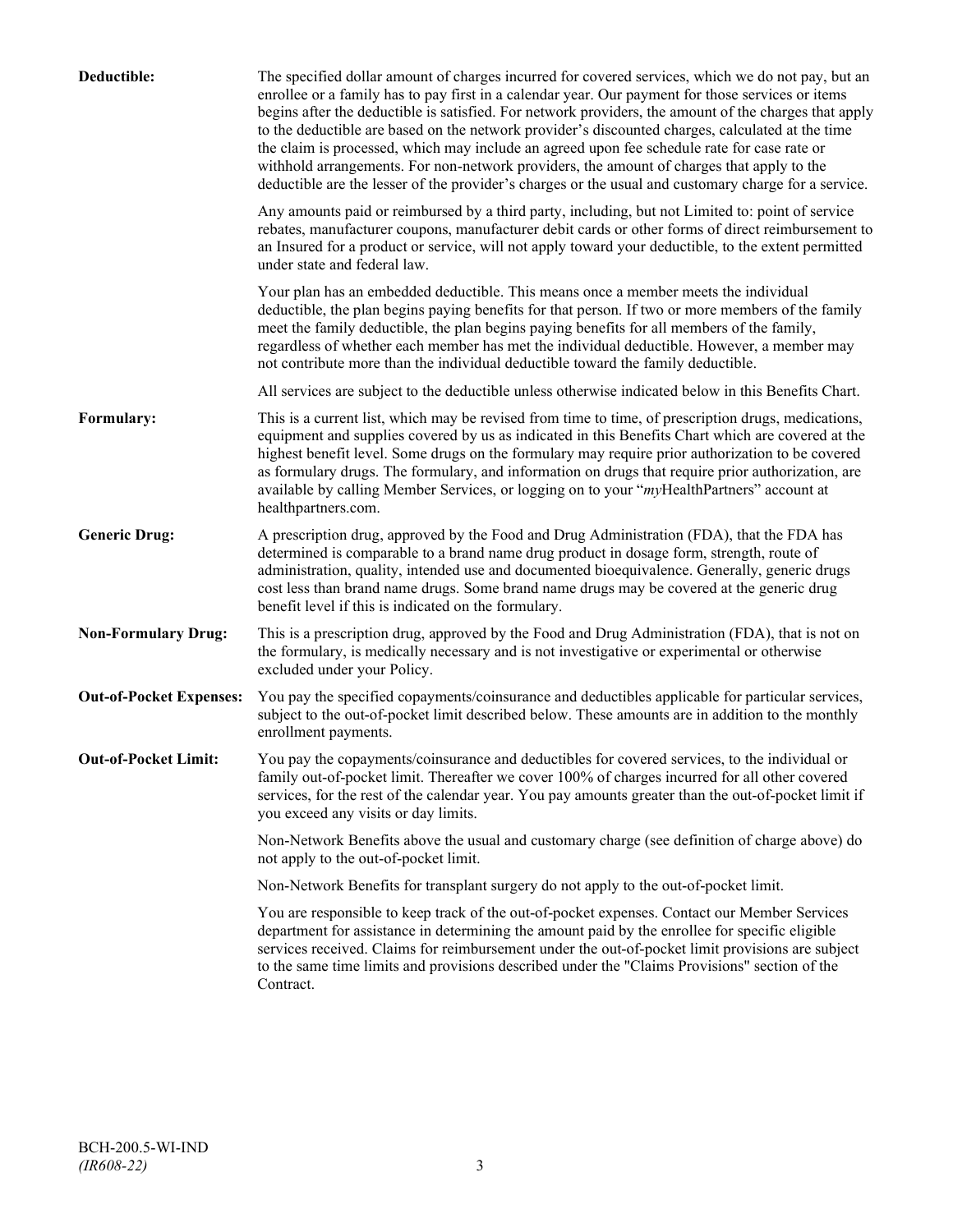|                             | Primary Care Providers: These are providers in the following categories: Family Practice, General Practice, Internal<br>Medicine, Pediatrics, Adolescent Medicine, Adult Medicine and Geriatrics.                                                                                                                                                                                                                                                                                                                                    |
|-----------------------------|--------------------------------------------------------------------------------------------------------------------------------------------------------------------------------------------------------------------------------------------------------------------------------------------------------------------------------------------------------------------------------------------------------------------------------------------------------------------------------------------------------------------------------------|
|                             | Specialty Care Providers: These are providers who are not in the following categories: Family Practice, General Practice,<br>Internal Medicine, Pediatrics, Adolescent Medicine, Adult Medicine and Geriatrics.                                                                                                                                                                                                                                                                                                                      |
| <b>Specialty Drug List:</b> | This is a current list, which may be revised from time to time, of prescription drugs, medications,<br>equipment and supplies, which are typically bio-pharmaceuticals. The purpose of a specialty drug<br>list is to facilitate enhanced monitoring of complex therapies used to treat specific conditions.<br>Specialty drugs are covered by us as indicated in this Benefits Chart. The specialty drug list is<br>available by calling Member Services, or logging on to your "myHealthPartners" account at<br>healthpartners.com |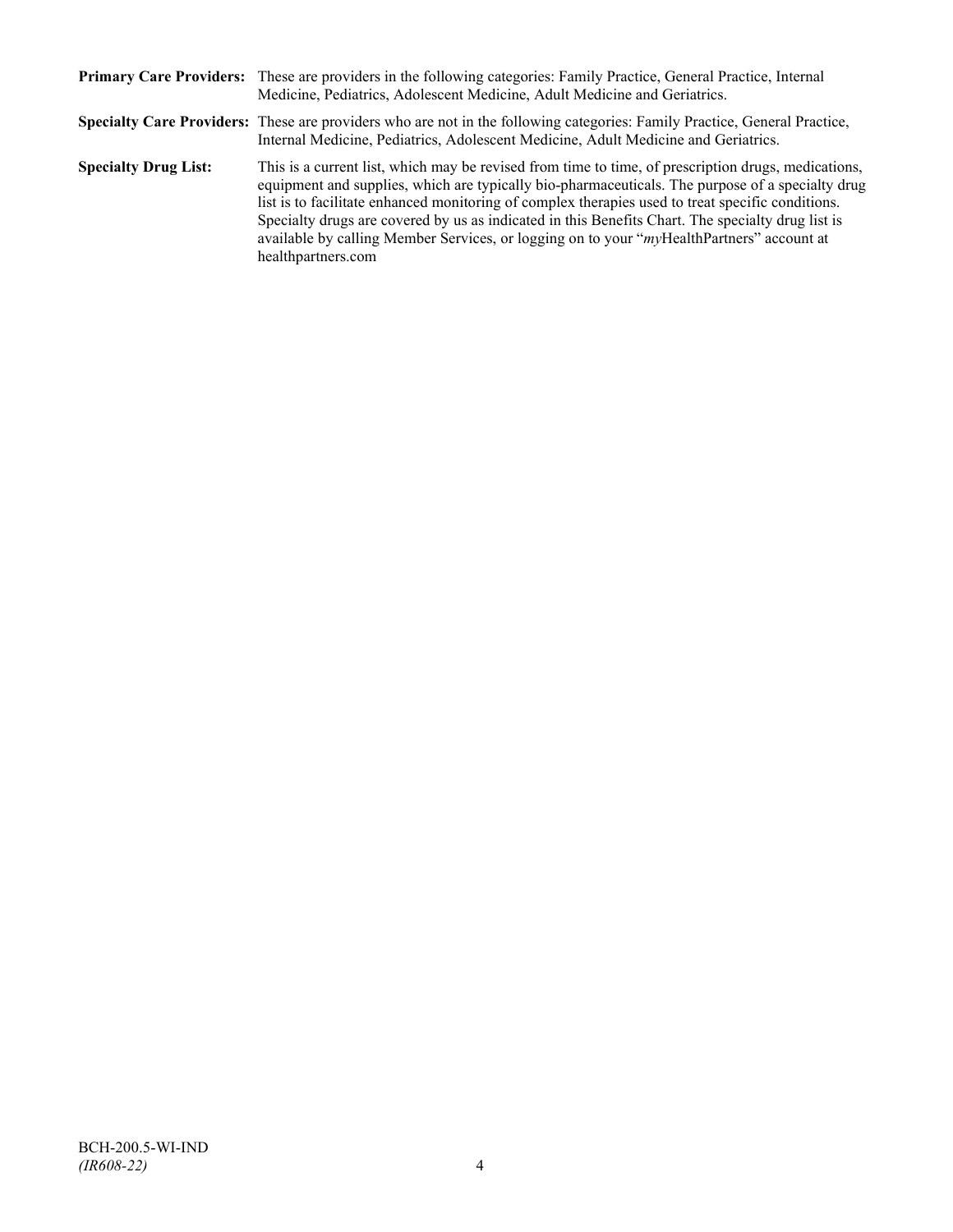## **DEDUCTIBLES AND OUT-OF-POCKET LIMITS**

#### **Individual Calendar Year Deductible**

| <b>Network Benefits</b> | <b>Non-Network Benefits</b> |
|-------------------------|-----------------------------|
| \$1,000                 | \$20,000                    |

#### **Family Calendar Year Deductible**

| <b>Network Benefits</b> | <b>Non-Network Benefits</b> |
|-------------------------|-----------------------------|
| \$2,000                 | \$40,000                    |

Your individual and family deductible amounts may be indexed to allow for changes under Federal rules.

Your Policy has an embedded deductible. This means once you meet the individual deductible, we begin paying benefits. If two or more covered members of the family meet the family deductible, we begin paying benefits for all covered members of the family, regardless of whether each member has met the individual deductible. However, you may not contribute more than the individual deductible amount towards the family deductible.

Separate deductibles must be satisfied under the Network Benefits and Non-Network Benefits.

Any amounts paid or reimbursed by a third party, including but not Limited to: point of service rebates, manufacturer coupons, manufacturer debit cards or other forms of direct reimbursement to an Insured for a product or service, will not apply toward your deductible, to the extent permitted under state and federal law.

#### **Individual Calendar Year Out-of-Pocket Limit**

| Network Benefits | <b>Non-Network Benefits</b> |
|------------------|-----------------------------|
| \$2,900          | None.                       |

#### **Family Calendar Year Out-of-Pocket Limit**

| Network Benefits | <b>Non-Network Benefits</b> |
|------------------|-----------------------------|
| \$5,800          | None.                       |

Your individual and family out-of-pocket amounts may be indexed to allow for changes under Federal rules.

Separate Out-of-Pocket Limits must be satisfied under Network Benefits and Non-Network Benefits.

Non-Network Benefits above the usual and customary charge will not apply to the individual or family Out-of-Pocket.

Any amounts paid or reimbursed by a third party, including but not Limited to: point of service rebates, manufacturer coupons, manufacturer debit cards or other forms of direct reimbursement to an Insured for a product or service, will not apply as an outof-pocket expense, to the extent permitted under state and federal law.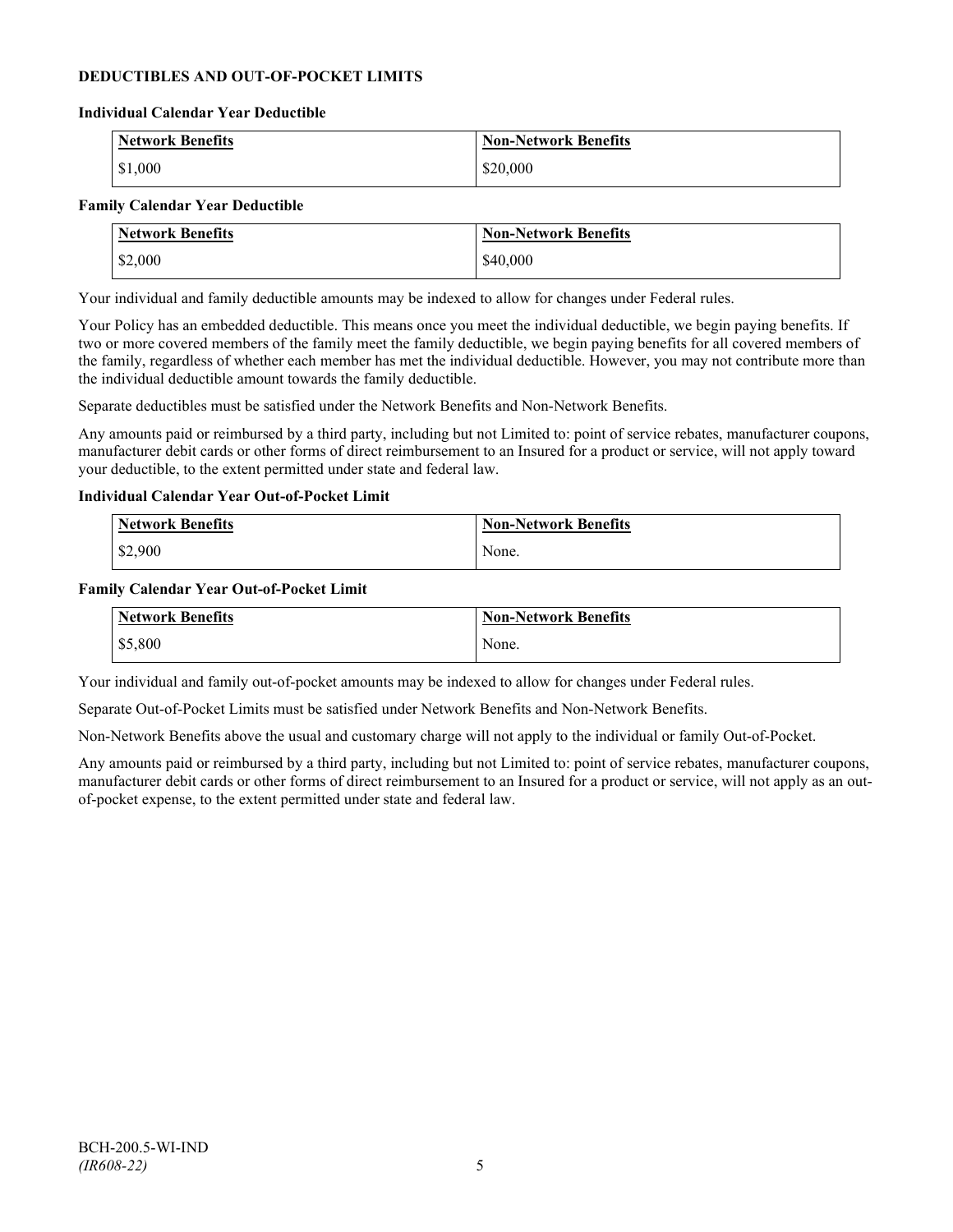## **AMBULANCE AND MEDICAL TRANSPORTATION**

## **Covered Services:**

We cover ambulance and medical transportation for medical emergencies.

We also cover medically necessary, non-emergency transportation if it meets our medical coverage criteria.

Covered services are based on established medical policies, which are subject to periodic review and modification by the medical directors. These medical policies (medical coverage criteria) and applicable prior authorization requirements are available by calling Member Services, or logging on to your "*my*HealthPartners" account a[t healthpartners.com.](http://www.healthpartners.com/)

| <b>Network Benefits</b>      | <b>Non-Network Benefits</b> |
|------------------------------|-----------------------------|
| 90% of the charges incurred. | See Network Benefits.       |

#### **Not Covered:**

See "Services Not Covered" in your Policy.

## **AUTISM SERVICES**

## **Covered Services:**

We cover prior authorized evidence-based intensive-level and non-intensive-level treatment of autism spectrum disorders (autism disorder, Asperger's syndrome or pervasive development disorder not otherwise specified).

Covered services are based on established medical policies, which are subject to periodic review and modification by the medical directors. These medical policies (medical coverage criteria) are available by calling Member Services, or logging on to your "*my*HealthPartners" account at [healthpartners.com.](http://www.healthpartners.com/)

Your network provider will coordinate the prior authorization process for any autism treatment services. You may call Member Services at 952-883-5900 or toll-free at 888-360-0622 if you have any questions or concerns regarding the authorization process.

Please call Member Services at 952-883-5900 or toll-free at 888-360-0622 to request authorization for autism treatment services from a Non-Network provider.

**Intensive-level services for children diagnosed with autism spectrum disorders.** Intensive-level services must begin on or after 2 years of age and end before 9 years of age. Intensive-level services, on average, are services provided for more than 20 hours of treatment per week. (The average number of hours a week is calculated over a 6-month period.)

| <b>Network Benefits</b>                                                                                  | <b>Non-Network Benefits</b>                                              |
|----------------------------------------------------------------------------------------------------------|--------------------------------------------------------------------------|
| 100% of the charges incurred, subject to a<br>copayment of \$10 per visit.<br>Deductible does not apply. | 50% of the charges incurred.<br>Limited to 240 visits per calendar year. |
| Limited to 240 visits per calendar year.                                                                 |                                                                          |

The maximum number of visits is combined for Network Benefits and Non-Network Benefits. Visit limits are based on minimum coverage amount available at the time of publication. Additional visits may be available if required due to revised minimum coverage amounts issued by the Office of the Commissioner of Insurance. See our medical coverage criteria for current visit limits.

#### **Intensive-Level Services Lifetime Maximum Benefit**

| <b>Network Benefits</b>                               | <b>Non-Network Benefits</b>                           |
|-------------------------------------------------------|-------------------------------------------------------|
| 4 years of cumulative services under this plan or any | 4 years of cumulative services under this plan or any |
| other plan.                                           | other plan.                                           |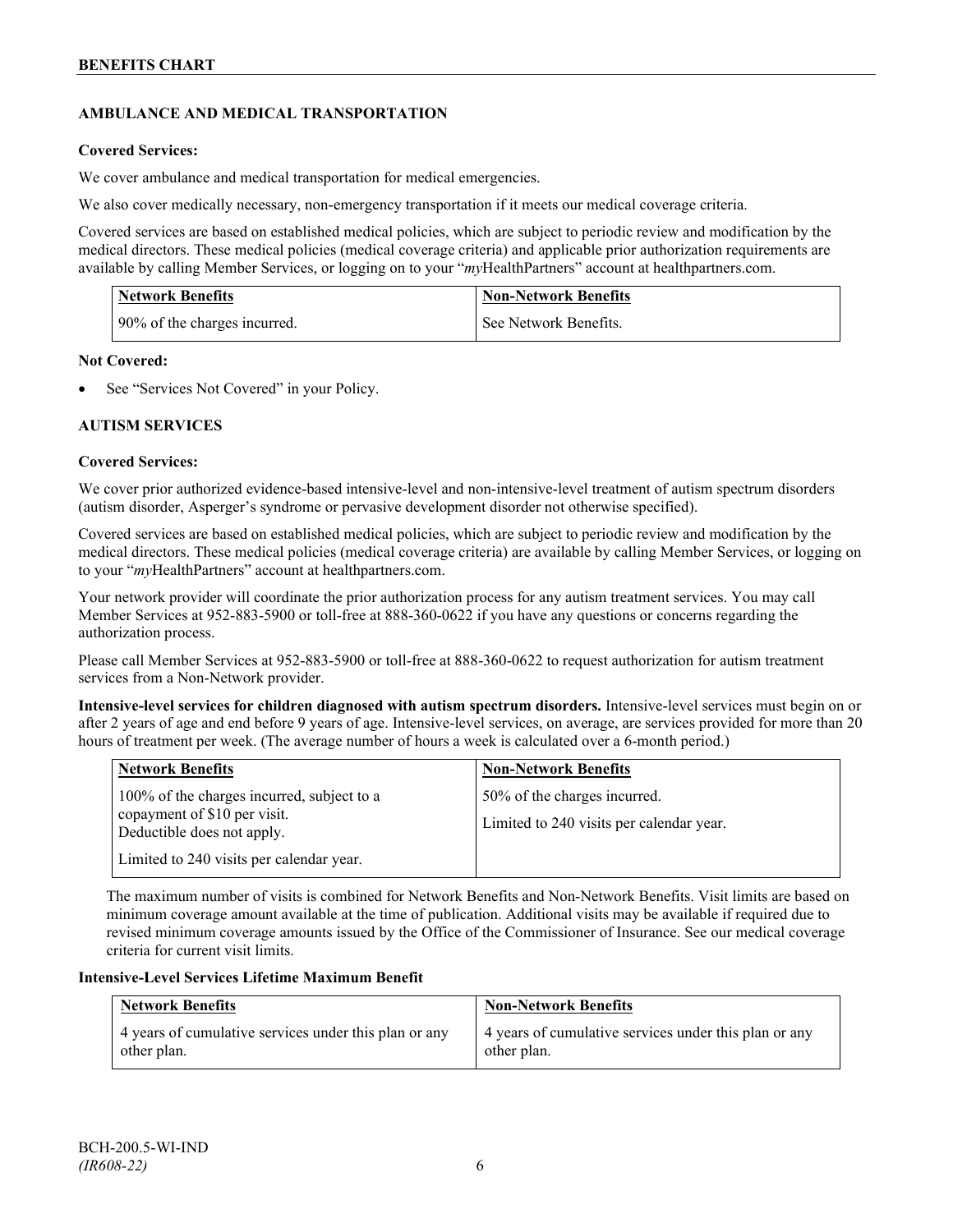## **Non-intensive-level services for Insureds diagnosed with autism spectrum disorders**

| <b>Network Benefits</b>                                                                                  | <b>Non-Network Benefits</b>                                              |
|----------------------------------------------------------------------------------------------------------|--------------------------------------------------------------------------|
| 100% of the charges incurred, subject to a<br>copayment of \$10 per visit.<br>Deductible does not apply. | 50% of the charges incurred.<br>Limited to 120 visits per calendar year. |
| Limited to 120 visits per calendar year.                                                                 |                                                                          |

The maximum number of visits is combined for Network Benefits and Non-Network Benefits. Visit limits are based on minimum coverage amount available at the time of publication. Additional visits may be available if required due to revised minimum coverage amounts issued by the Office of the Commissioner of Insurance. See our medical coverage criteria for current visit limits.

## **Not Covered:**

See "Services Not Covered" in your Policy.

## **BEHAVIORAL HEALTH SERVICES**

#### **Covered Services:**

Covered services are based on established medical policies, which are subject to periodic review and modification by the medical directors. These medical policies (medical coverage criteria) are available by calling Member Services, or logging on to your "*my*HealthPartners" account at [healthpartners.com.](http://www.healthpartners.com/)

**Transitional treatment services.** These are services for the treatment of nervous or mental disorders, and substance use disorders which are provided to an Insured in a less restrictive manner than are inpatient hospital services but in a more intensive manner than are outpatient services. Transitional treatment services are services offered by a provider, and certified by the Wisconsin Department of Health Services for each of the following (except the last bulleted item):

- Mental health services for covered adults in a day treatment program.
- Mental health services for covered children in a day hospital treatment program.
- Services for persons with chronic mental illness provided through a community support program.
- Residential treatment programs for dependent covered persons with substance use disorder.
- Substance use disorder services in a day treatment program.
- Services for persons who are experiencing a mental health crisis or who are in a situation likely to turn into a mental health crisis if support is not provided.
- Intensive outpatient programs for the treatment of psychoactive substance use disorders provided in accordance with the patient placement criteria of the American Society of Addiction Medicine.

## **Mental health services**

We cover services for mental health diagnoses as described in the Diagnostic and Statistical Manual of Mental Disorders – Fifth Edition (DSM 5) (most recent edition).

We provide coverage for mental health treatment ordered by a Wisconsin court under a valid court order that is issued on the basis of a behavioral care evaluation performed by a licensed psychiatrist or doctoral level licensed psychologist, which includes a diagnosis and an individual treatment plan for care in the most appropriate, least restrictive environment. We must be given a copy of the court order and the behavioral care evaluation, and the service must be a covered benefit under your Policy, and the service must be provided by a network provider, or other provider as required by law.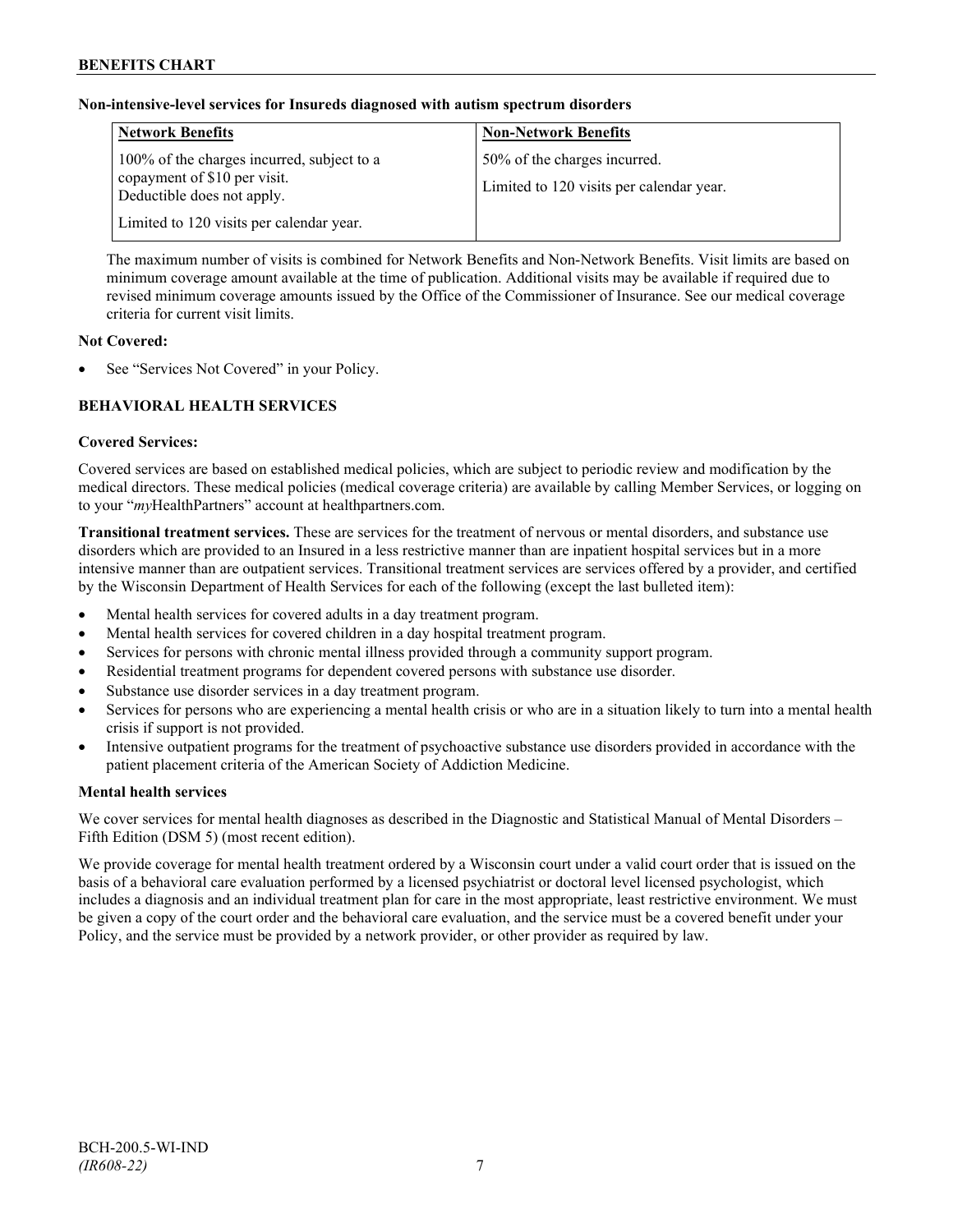**Outpatient services:** We cover medically necessary outpatient professional mental health services for evaluation, crisis intervention, and treatment of mental health disorders.

A comprehensive diagnostic assessment will be used as the basis for a determination by a mental health professional, concerning the appropriate treatment and the extent of services required.

Outpatient services we cover for a diagnosed mental health condition include the following:

- Individual, group, family and multi-family therapy;
- Medication management provided by a physician, certified nurse practitioner, or physician's assistant;
- Psychological testing services for the purposes of determining the differential diagnoses and treatment planning for patients currently receiving behavioral health services;
- Partial hospitalization services in a licensed hospital or community mental health center;
- Psychotherapy and nursing services provided in the home if authorized by us; and
- Treatment for gender dysphoria.

| <b>Network Benefits</b>                                                                                                                                                                                                                           | <b>Non-Network Benefits</b>  |
|---------------------------------------------------------------------------------------------------------------------------------------------------------------------------------------------------------------------------------------------------|------------------------------|
| 100% of the charges incurred, subject to a<br>copayment of \$10 per visit.<br>Deductible does not apply.<br>For family therapy, only one copayment will be<br>charged, regardless of the number of Insureds primarily<br>involved in the therapy. | 50% of the charges incurred. |

#### **Group therapy**

| <b>Network Benefits</b>                                                                                 | <b>Non-Network Benefits</b>   |
|---------------------------------------------------------------------------------------------------------|-------------------------------|
| 100% of the charges incurred, subject to a<br>copayment of \$5 per visit.<br>Deductible does not apply. | 150% of the charges incurred. |

#### **Inpatient services, including mental health residential treatment services:** We cover the following:

- Medically necessary inpatient services in a hospital or licensed residential treatment facility and professional services for treatment of mental health disorders. Medical stabilization is covered under inpatient hospital services in the "Hospital and Skilled Nursing Facility Services" section.
- Medically necessary mental health residential treatment service. This care must be authorized by us and provided by a hospital or residential behavioral health treatment facility licensed by the local state or Department of Health and Human Services. Services not covered under this benefit include halfway houses, group homes, extended care facilities, shelter services, correctional services, detention services, group residential services, foster care services and wilderness programs.

| Network Benefits             | <b>Non-Network Benefits</b>  |
|------------------------------|------------------------------|
| 90% of the charges incurred. | 50% of the charges incurred. |

**Transitional treatment services:** We cover transitional treatment services described above for treatment of mental and nervous disorders**.**

| <b>Network Benefits</b>                                                                                  | <b>Non-Network Benefits</b>  |
|----------------------------------------------------------------------------------------------------------|------------------------------|
| 100% of the charges incurred, subject to a<br>copayment of \$10 per visit.<br>Deductible does not apply. | 50% of the charges incurred. |

#### **Substance use disorder (SUD) treatment services**

We cover medically necessary services for assessments by a licensed alcohol and drug counselor and treatment of substance use disorders as defined in the latest edition of the DSM 5.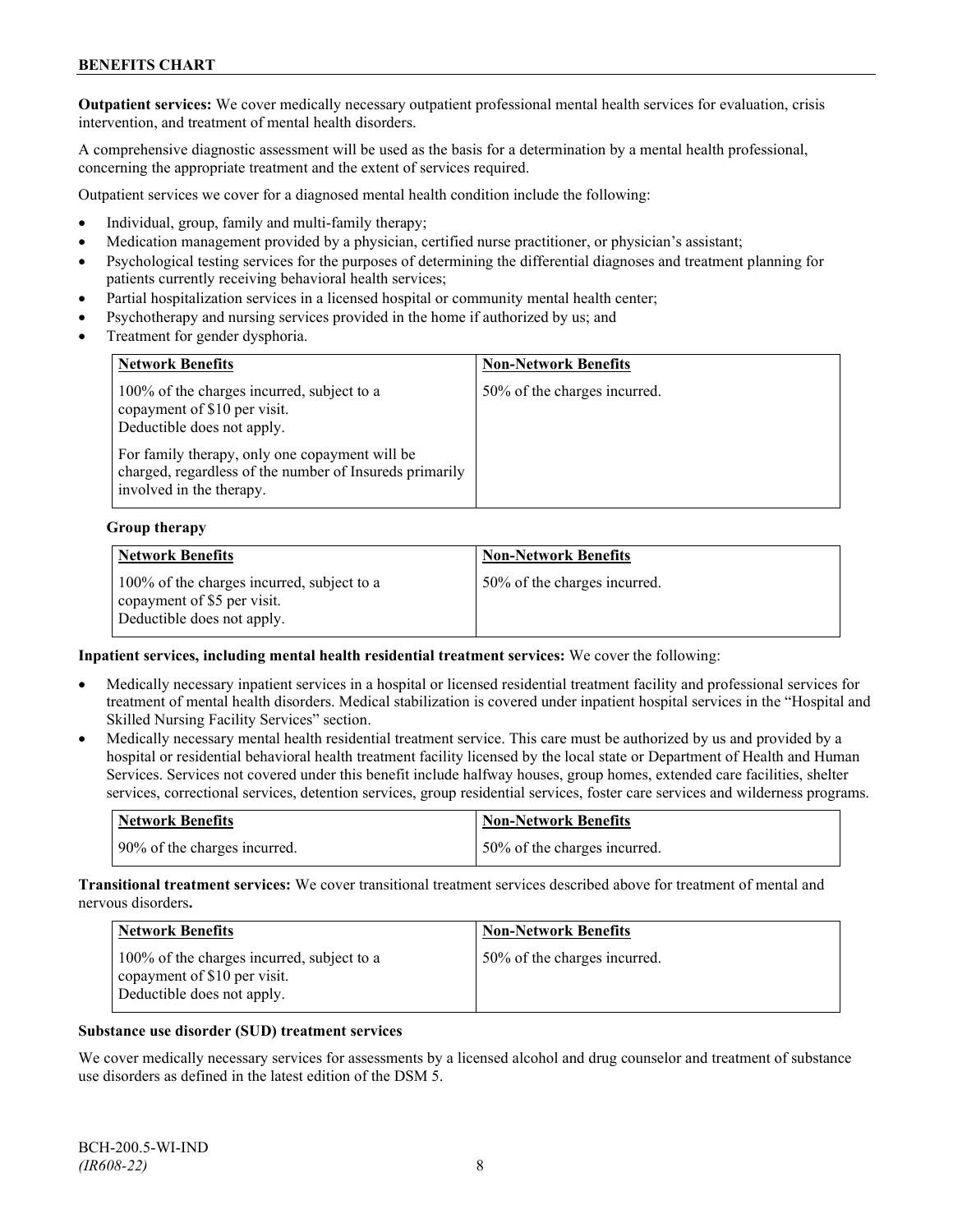**Outpatient services:** We cover medically necessary outpatient professional services for diagnosis and treatment of substance use disorders. Substance use disorder treatment services must be provided by a program licensed by the local Department of Health Services.

Outpatient services we cover for a diagnosed substance use disorder include the following:

- Individual, group, family, and multi-family therapy provided in an office setting; and
- Opiate replacement therapy including methadone and buprenorphine treatment.

| <b>Network Benefits</b>                                                                                  | <b>Non-Network Benefits</b>  |
|----------------------------------------------------------------------------------------------------------|------------------------------|
| 100% of the charges incurred, subject to a<br>copayment of \$10 per visit.<br>Deductible does not apply. | 50% of the charges incurred. |

**Inpatient services:** We cover the following:

- Medically necessary inpatient services in a hospital or a licensed residential primary treatment center.
- Services provided in a hospital that is licensed by the local state and accredited by Medicare; and
- Detoxification services in a hospital or community detoxification facility if it is licensed by the local Department of Health Services.

| <b>Network Benefits</b>      | <b>Non-Network Benefits</b>      |
|------------------------------|----------------------------------|
| 90% of the charges incurred. | $150\%$ of the charges incurred. |

**Transitional treatment services:** We cover transitional treatment services described above for treatment of substance use disorder.

| <b>Network Benefits</b>                                                                                  | <b>Non-Network Benefits</b>  |
|----------------------------------------------------------------------------------------------------------|------------------------------|
| 100% of the charges incurred, subject to a<br>copayment of \$10 per visit.<br>Deductible does not apply. | 50% of the charges incurred. |

**Out of area services for Wisconsin students:** If a dependent child is a student located in a school in Wisconsin, but outside of our service area, we cover mental health and substance use disorder services as required under Wisconsin Statute 609.655.

- The student may have a clinical assessment from a local, non-network mental health or substance use disorder treatment provider at the network benefit level when prior authorized by us.
- If outpatient services are recommended in the clinical assessment, five outpatient visits from a non-network provider will be covered at the network benefit level.
- Our Medical Director will determine the need for continuing treatment by the non-network provider; additional visits may be approved.
- Coverage for the outpatient services will not be provided if the recommended treatment would keep the student from attending school on a regular basis or if the student is no longer attending the school full-time.

This benefit is subject to the limitations shown in this "Behavioral Health Services" section.

| <b>Network Benefits</b>                                                                                  | <b>Non-Network Benefits</b>  |
|----------------------------------------------------------------------------------------------------------|------------------------------|
| 100% of the charges incurred, subject to a<br>copayment of \$10 per visit.<br>Deductible does not apply. | 50% of the charges incurred. |

A dependent child enrolled in a school outside of Wisconsin in not eligible for the benefit.

#### **Not Covered:**

See "Services Not Covered" in your Policy.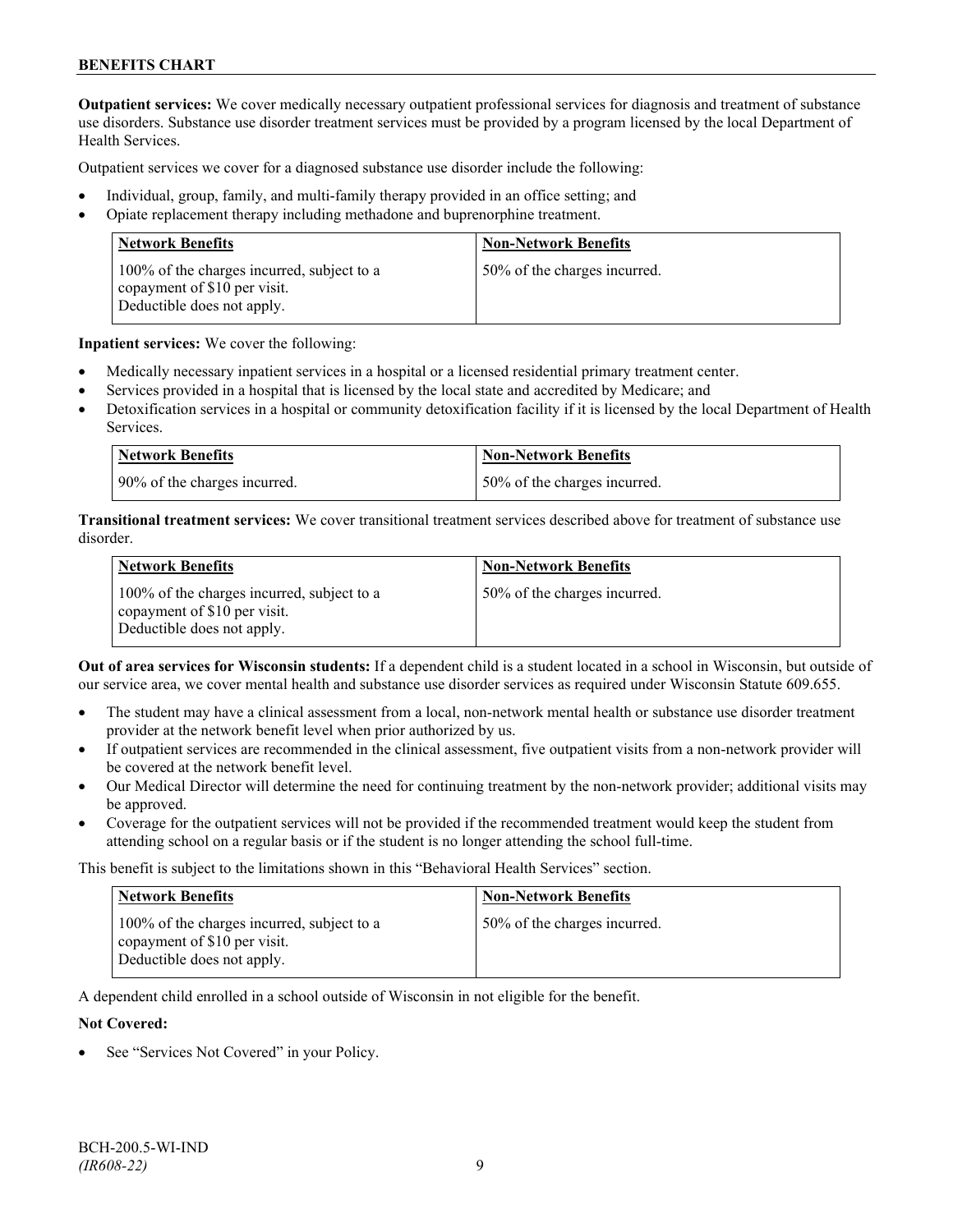## **CHIROPRACTIC SERVICES**

## **Covered Services:**

We cover chiropractic services for rehabilitative care. Chiropractic services are adjustments to any abnormal articulations of the human body, especially those of the spinal column, for the purpose of giving freedom of action to impinged nerves that may cause pain or deranged function.

Massage therapy which is performed in conjunction with other treatment/modalities by a chiropractor, is part of a prescribed treatment plan and is not billed separately is covered.

| <b>Network Benefits</b>                                                                                  | <b>Non-Network Benefits</b>  |
|----------------------------------------------------------------------------------------------------------|------------------------------|
| 100% of the charges incurred, subject to a<br>copayment of \$25 per visit.<br>Deductible does not apply. | 50% of the charges incurred. |

## **Not Covered:**

- Massage therapy for the purpose of comfort or convenience of the Insured.
- See "Services Not Covered" in your Policy.

## **CLINICAL TRIALS**

## **Covered Services:**

We cover certain routine services if you participate in a Phase I, Phase II, Phase III or Phase IV approved clinical trial that is conducted in relation to the prevention, detection, or treatment of cancer or other life-threatening disease or condition as defined in the Affordable Care Act. Approved clinical trials include (1) federally funded trials when the study or investigation is approved or funded by any of the federal agencies defined in the Public Health Services Act, section 2709 (d) (1) (A); (2) the study or investigation is conducted under an investigational new drug application reviewed by the Food and Drug Administration; and (3) the study or investigation is a drug trial that is exempt from having such an investigational new drug application. We cover routine patient costs for services that would be eligible under the Policy and this Benefits Chart if the service were provided outside of a clinical trial.

| <b>Network Benefits</b>                               | <b>Non-Network Benefits</b>                           |
|-------------------------------------------------------|-------------------------------------------------------|
| Coverage level is same as corresponding Network       | Coverage level is same as corresponding Non-Network   |
| Benefits, depending on type of service provided, such | Benefits, depending on type of service provided, such |
| as Office Visits for Illness or Injury, Inpatient or  | as Office Visits for Illness or Injury, Inpatient or  |
| Outpatient Hospital Services.                         | Outpatient Hospital Services.                         |

## **Not Covered:**

- The investigative or experimental item, device or service itself.
- Items or services that are provided solely to satisfy data collection and analysis needs and that are not used in the direct clinical management of the patient.
- A service that is clearly inconsistent with widely accepted and established standards of care for a particular diagnosis.
- See "Services Not Covered" in your Policy.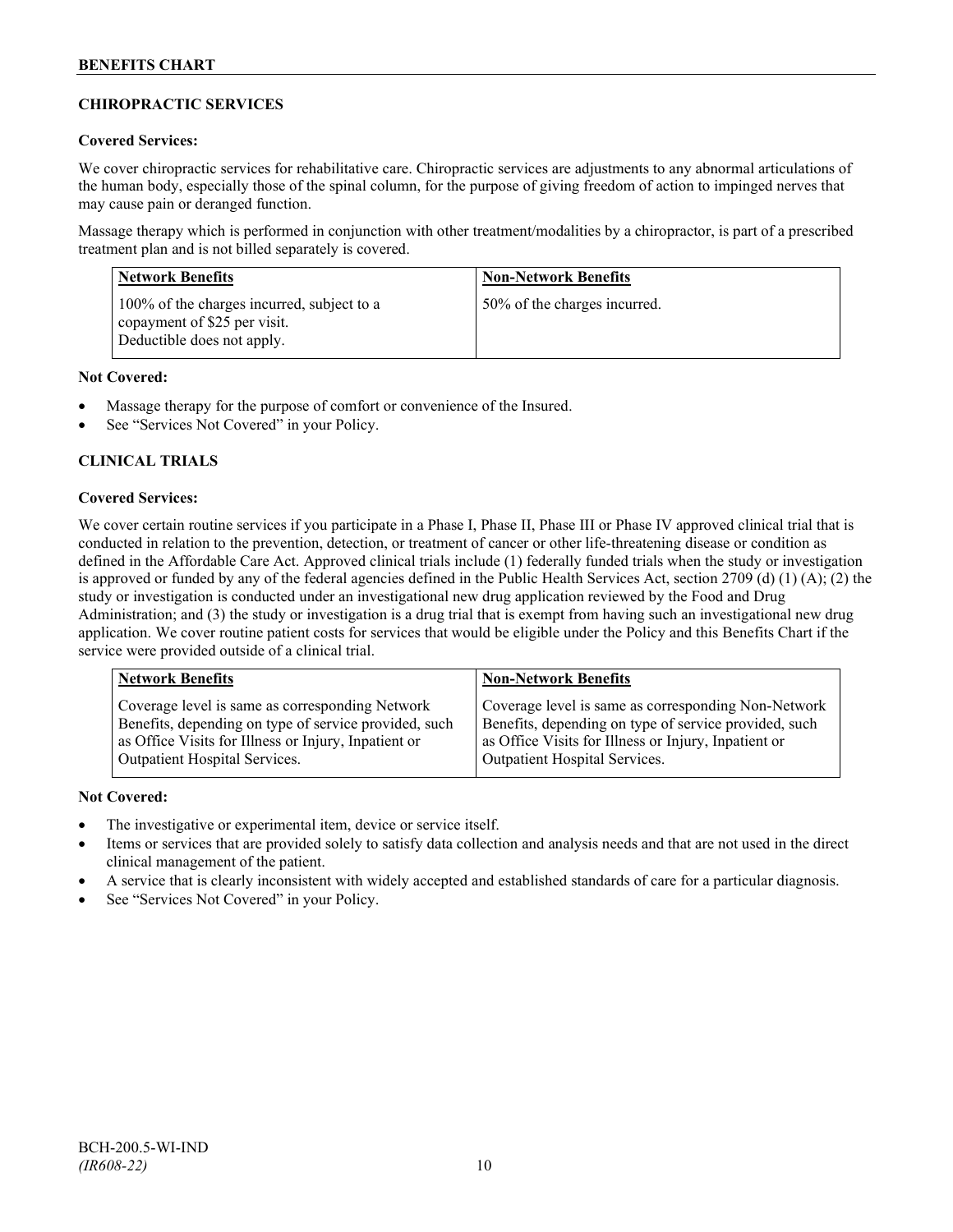## **DENTAL SERVICES**

## **Covered Services:**

We cover services as described below.

**Accidental dental services:** We cover services dentally necessary to treat and restore damage done to sound, natural, unrestored teeth as a result of an accidental injury. Coverage is for damage caused by external trauma to face and mouth only, not for cracked or broken teeth, which result from biting or chewing. We cover restorations, root canals, crowns and replacement of teeth lost that are directly related to the accident in which the Insured was involved. We cover initial exams, xrays and palliative treatment including extractions, and other oral surgical procedures directly related to the accident. Subsequent treatment must be initiated within the specified time-frame and must be directly related to the accident. We do not cover restoration and replacement of teeth that are not "sound and natural" at the time of the accident.

Subsequent treatment must be initiated within the specified time-frame and must be directly related to the accident. We do not cover restoration and replacement of teeth that are not "sound and natural" at the time of the accident.

Full mouth rehabilitation to correct occlusion (bite) and malocclusion (misaligned teeth not due to the accident) are not covered.

When an implant-supported dental prosthetic treatment is pursued, benefits are Limited to the amount that would be paid toward the placement of a removable dental prosthetic appliance that could be used in the absence of implant treatment.

| <b>Network Benefits</b>      | <b>Non-Network Benefits</b> |
|------------------------------|-----------------------------|
| 90% of the charges incurred. | No coverage.                |

For all accidental dental services, treatment and/or restoration must be initiated within six months of the date of the injury. Coverage is Limited to the initial course of treatment and/or initial restoration. Services must be provided within twentyfour months of the date of injury to be covered.

#### **Medical referral dental services**

**Medically necessary outpatient dental services:** We cover medically necessary outpatient dental services. Coverage is Limited to dental services required for treatment of an underlying medical condition, e.g., removal of teeth to complete radiation treatment for cancer of the jaw, cysts and lesions.

| Network Benefits             | <b>Non-Network Benefits</b>  |
|------------------------------|------------------------------|
| 90% of the charges incurred. | 50% of the charges incurred. |

**Medically necessary hospitalization and anesthesia for dental care:** We cover medically necessary hospitalization and anesthesia for dental care. This is Limited to charges incurred by an Insured who: (1) is a child under age 5; (2) is severely disabled; (3) has a medical condition, and requires hospitalization or general anesthesia for dental care treatment; or (4) is a child between ages 5 and 12 and care in dental offices has been attempted unsuccessfully and usual methods of behavior modification have not been successful, or when extensive amounts of restorative care, exceeding 4 appointments, are required.

Coverage is Limited to facility and anesthesia charges. Oral surgeon/dentist professional fees are not covered. The following are examples, though not all-inclusive, of medical conditions which may require hospitalization for dental services: severe asthma, severe airway obstruction or hemophilia. Hospitalization required due to the behavior of the Insured or due to the extent of the dental procedure is not covered.

| Network Benefits             | <b>Non-Network Benefits</b>  |
|------------------------------|------------------------------|
| 90% of the charges incurred. | 50% of the charges incurred. |

**Medical complications of dental care:** We cover medical complications of dental care. Treatment must be medically necessary care and related to medical complications of non-covered dental care, including complications of the head, neck, or substructures.

| Network Benefits             | Non-Network Benefits         |
|------------------------------|------------------------------|
| 90% of the charges incurred. | 50% of the charges incurred. |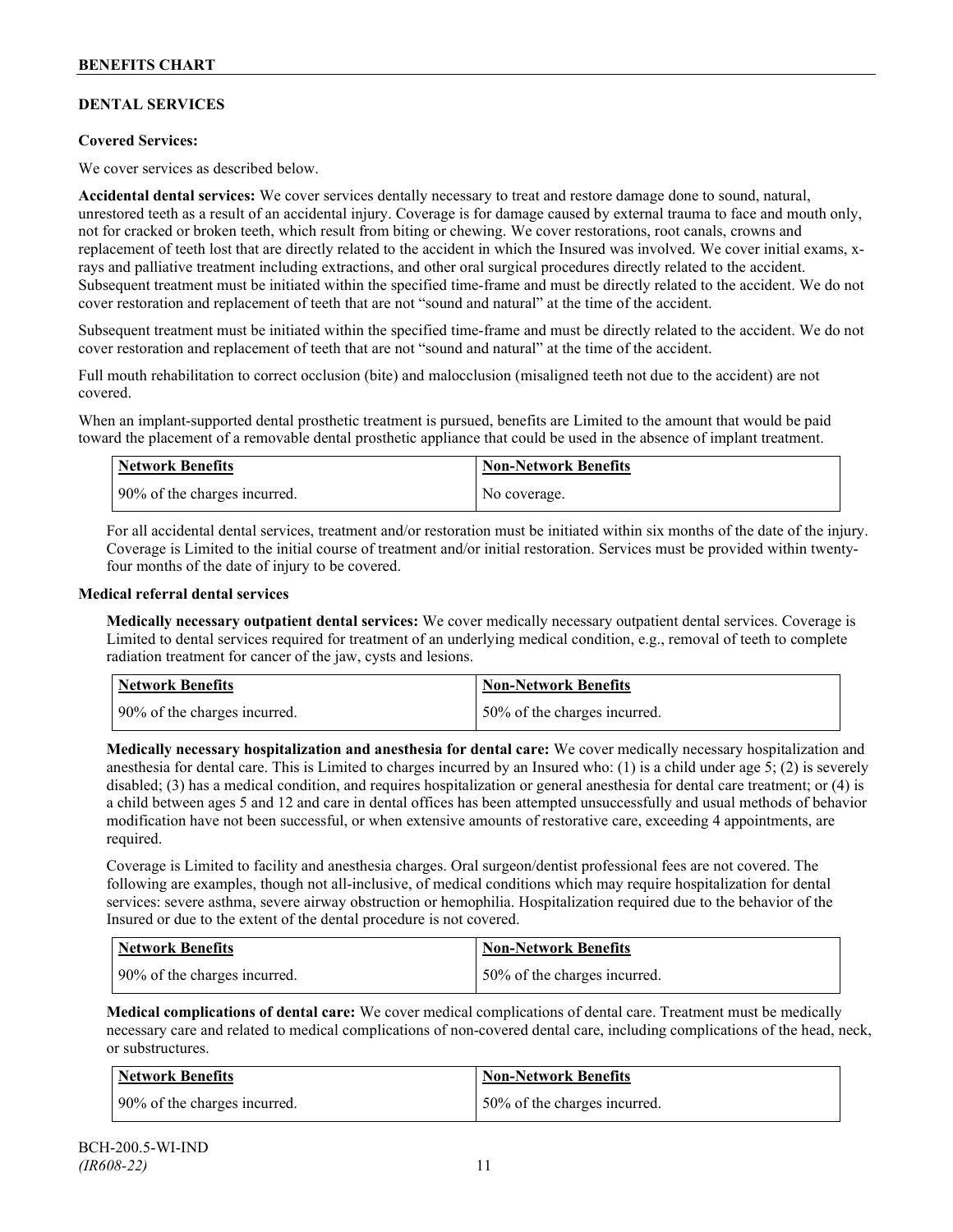**Oral surgery:** We cover oral surgery. Coverage is Limited to treatment of medical conditions requiring oral surgery, such as treatment of oral neoplasm, non-dental cysts, fracture of the jaw, trauma of the mouth and jaw, and any other oral surgery procedures provided as medically necessary dental services.

| Network Benefits             | <b>Non-Network Benefits</b>  |
|------------------------------|------------------------------|
| 90% of the charges incurred. | 50% of the charges incurred. |

**Treatment of cleft lip and cleft palate:** We cover treatment of cleft lip and cleft palate of a dependent child, including orthodontic treatment and oral surgery directly related to the cleft. Dental services which are not required for the treatment of cleft lip or cleft palate are not covered. If a dependent child covered under your Policy is also covered under a dental plan which includes orthodontic services, that dental plan shall be considered primary for the necessary orthodontic services. Oral appliances are subject to the same copayment, conditions and limitations as durable medical equipment.

| <b>Network Benefits</b>                               | <b>Non-Network Benefits</b>                           |
|-------------------------------------------------------|-------------------------------------------------------|
| Coverage level is same as corresponding Network       | Coverage level is same as corresponding Non-Network   |
| Benefits, depending on type of service provided, such | Benefits, depending on type of service provided, such |
| as Office Visits for Illness or Injury, Inpatient or  | as Office Visits for Illness or Injury, Inpatient or  |
| Outpatient Hospital Services.                         | Outpatient Hospital Services.                         |

**Treatment of temporomandibular disorder (TMD) and craniomandibular disorder (CMD):** We cover diagnostic procedures, surgical treatment and non-surgical treatment (including intraoral splint therapy devices) for temporomandibular disorder (TMD) and craniomandibular disorder (CMD), which is medically necessary care. Dental services which are not required to directly treat TMD or CMD are not covered.

| <b>Network Benefits</b>      | <b>Non-Network Benefits</b>  |
|------------------------------|------------------------------|
| 90% of the charges incurred. | 50% of the charges incurred. |

## **Not Covered:**

- Dental treatment, procedures or services not listed in this Benefits Chart.
- Accident-related dental services if treatment is: (1) provided to teeth which are not sound and natural; (2) to teeth which have been restored; (3) initiated beyond six months from the date of the injury; (4) received beyond the initial treatment or restoration; or (5) received beyond twenty-four months from the date of injury.
- Accident-related dental services by a Non-Network provider.
- Oral surgery to remove wisdom teeth.
- Orthognathic treatment or procedures and all related services.
- See "Services Not Covered" in your Policy.

## **DIABETIC EQUIPMENT AND SUPPLIES**

## **Covered Services:**

We cover physician prescribed medically appropriate and necessary drugs and supplies used in the management and treatment of diabetes for members with gestational, Type I or Type II diabetes including durable diabetic equipment and disposable supplies, as described below.

Certain items are only covered if your condition meets our coverage criteria and obtained through an authorized vendor. For more information on what we cover and any prior authorization requirements, call Member Services or log on to your "*my*HealthPartners" account at [healthpartners.com.](http://www.healthpartners.com/)

Insulin and medications for diabetes are covered as outpatient drugs under the "Prescription Drug Services" section.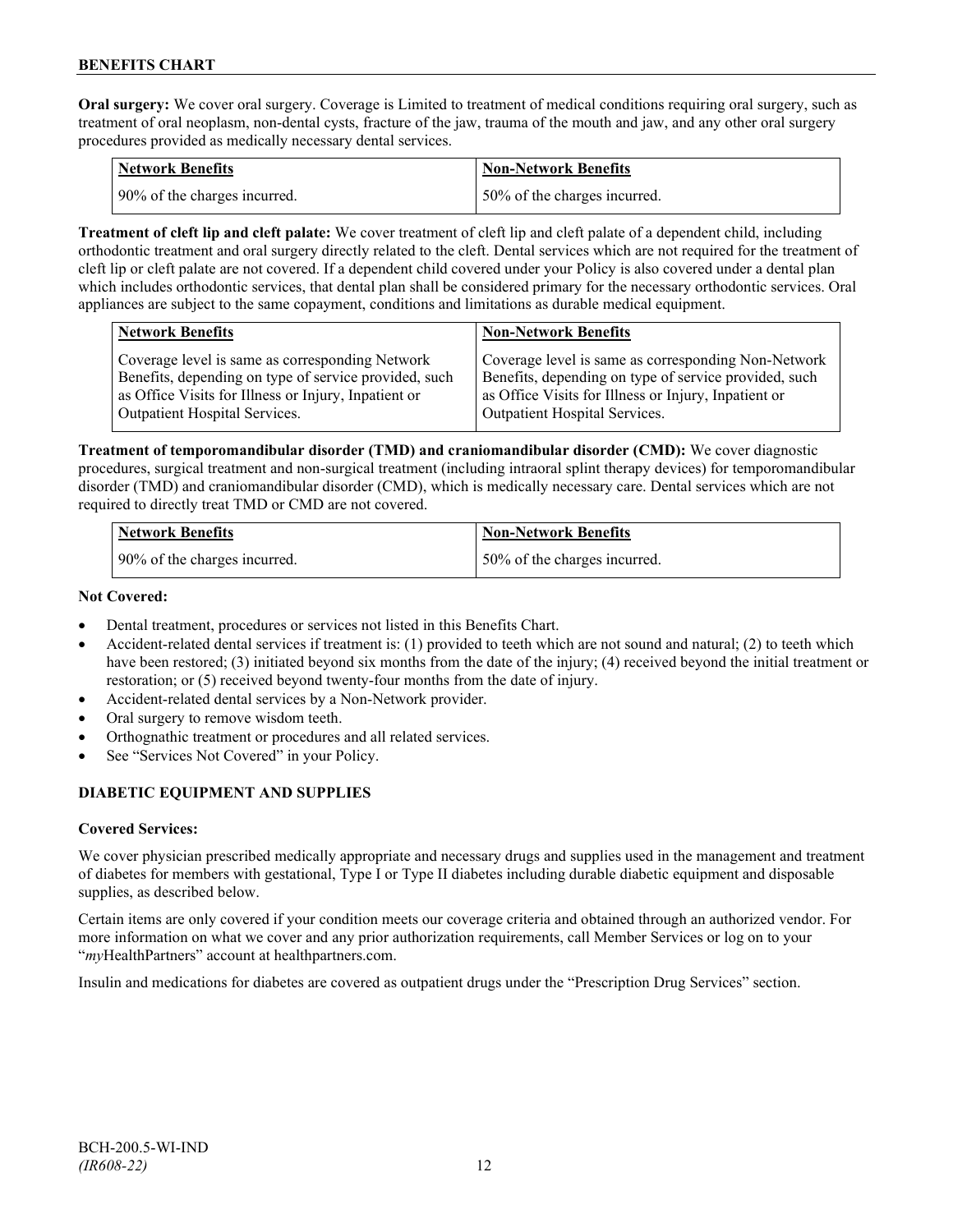**Pumps and pump supplies.** These include diabetic insulin pumps, diabetic infusion pumps and infusion pump supplies such as infusion sets, tubing, connectors and syringe reservoirs.

| <b>Network Benefits</b>      | <b>Non-Network Benefits</b>  |
|------------------------------|------------------------------|
| 90% of the charges incurred. | 50% of the charges incurred. |

#### **All other durable equipment and diabetic supplies**

Durable Diabetic Equipment and Supplies. These include continuous glucose monitoring system (CGMS), transmitter, sensors and receivers, diabetic blood glucose monitors and control/calibrating solutions (for checking accuracy or testing equipment and test strips).

Disposable Diabetic Supplies. These are one-time use supplies, including syringes, lancets, lancet devices, blood and urine ketone test strips, and needles.

Certain diabetic supplies and equipment must be purchased at a pharmacy.

| <b>Network Benefits</b>      | <b>Non-Network Benefits</b>      |
|------------------------------|----------------------------------|
| 90% of the charges incurred. | $150\%$ of the charges incurred. |

#### **Limitations:**

- No more than a 90-day supply of diabetic supplies are covered and dispensed at a time.
- We require that certain diabetic supplies and equipment be purchased at a pharmacy.
- Diabetic supplies and equipment are limited to certain models and brands.
- Durable medical equipment and supplies must be obtained from or repaired by approved vendors.
- Covered services and supplies are based on established medical policies, which are subject to periodic review and modification by the medical or dental directors. Our medical policy for diabetic supplies includes information on our required models and brands. These medical policies (medical coverage criteria) are available by calling Member Services, or logging on to your "*my*HealthPartners" account at healthpartners.com.

## **Not Covered:**

- Replacement or repair of any covered items, if the items are (i) damaged or destroyed by misuse, abuse or carelessness, (ii) lost; or (iii) stolen.
- Duplicate or similar items.
- Labor and related charges for repair of any covered items which are more than the cost of replacement by an approved vendor.
- Batteries for monitors and equipment.
- Sales tax, mailing, delivery charges, service call charges.
- See "Services Not Covered" in your Policy.

## **DIAGNOSTIC IMAGING SERVICES**

## **Covered Services:**

We cover diagnostic imaging, when ordered by a provider and provided in a clinic or outpatient hospital facility.

We cover services provided in a clinic or outpatient hospital facility. To see the benefit level for inpatient hospital or skilled nursing facility services, see benefits under Inpatient Hospital and Skilled Nursing Facility Services.

#### **Outpatient magnetic resonance imaging (MRI) and computed tomography (CT)**

| Network Benefits             | <b>Non-Network Benefits</b>  |
|------------------------------|------------------------------|
| 90% of the charges incurred. | 50% of the charges incurred. |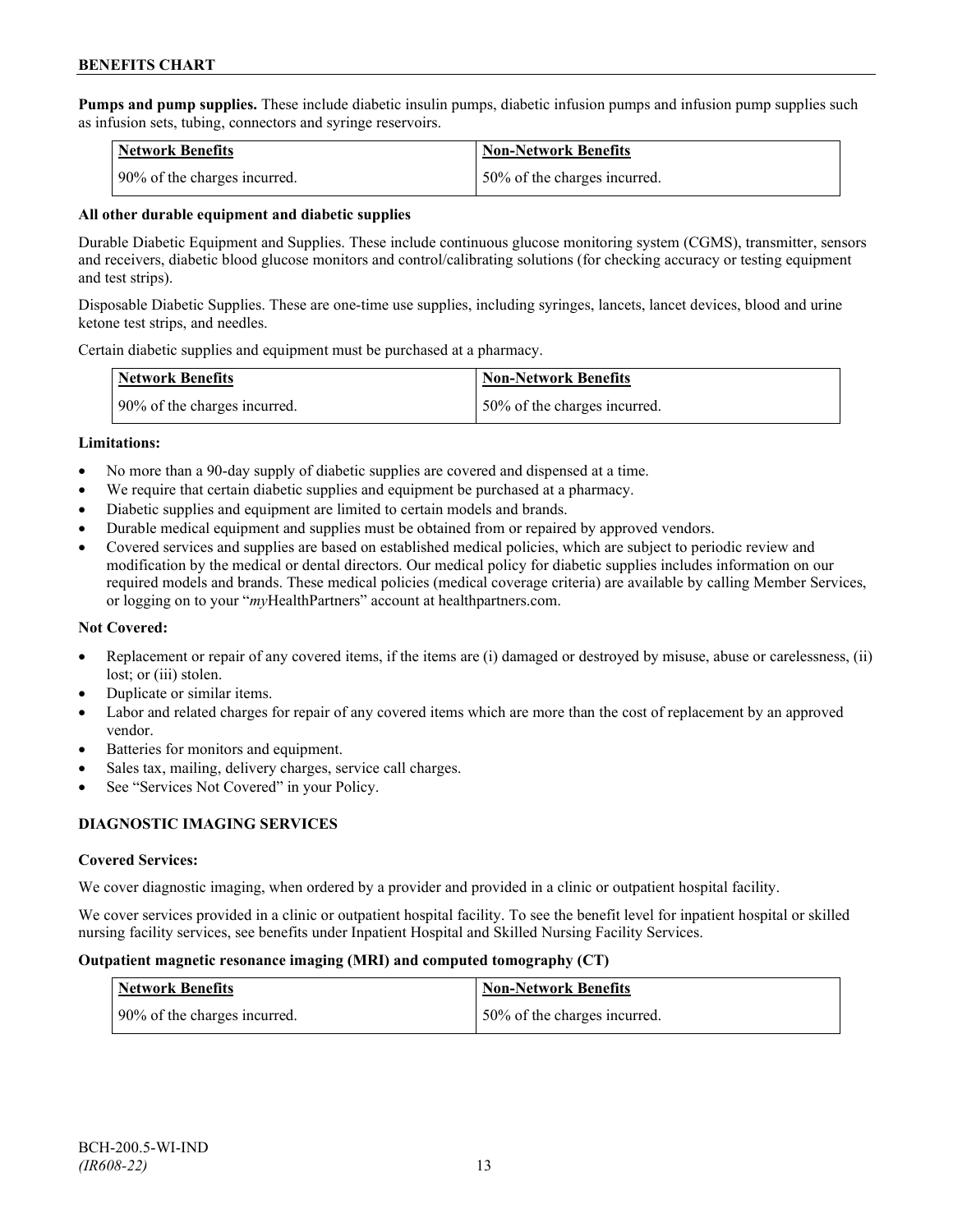#### **All other outpatient diagnostic imaging services**

#### **Services for illness or injury**

| <b>Network Benefits</b>      | Non-Network Benefits          |
|------------------------------|-------------------------------|
| 90% of the charges incurred. | 150% of the charges incurred. |

#### **Preventive services (MRI/CT procedures are not considered preventive)**

Diagnostic imaging services associated with preventive services are covered at the benefit level shown in the "Preventive Services" section of this Benefits Chart.

#### **Not Covered:**

See "Services Not Covered" in your Policy.

## **DURABLE MEDICAL EQUIPMENT, PROSTHETICS, ORTHOTICS AND SUPPLIES**

#### **Covered Services:**

We cover equipment and services, as described below.

We cover durable medical equipment and services, prosthetics, orthotics, and supplies, subject to the limitations below, including certain disposable supplies, and enteral feedings.

We cover external hearing aids, cochlear implants, and related treatment prescribed by a physician or by a licensed audiologist for Insureds under 18 years of age who have hearing loss.

We also cover basic hearing aids for Insureds age 18 or older for the correction of a hearing impairment.

Osseointegrated or bone-anchored hearing aids are only covered for Insureds who have hearing loss that is not correctable by any other procedure.

Hearing aids are Limited to one basic, standard hearing aid for each ear every three years.

A basic hearing aid is defined as a hearing device that consists of a microphone, amplifier, volume control, battery and receiver. It does not include upgrades above and beyond the functionality of a basic hearing aid, including, but not Limited to, hearing improvements for group settings, background noise, Bluetooth/remote control functionality, or extended warranties. Charges for upgrades above the cost of a basic, standard hearing aid are not covered.

Diabetic equipment and supplies are covered under the "Diabetic Equipment and Supplies" section.

| <b>Network Benefits</b>      | Non-Network Benefits         |
|------------------------------|------------------------------|
| 90% of the charges incurred. | 50% of the charges incurred. |

#### **Special dietary treatment for phenylketonuria (PKU) if it meets our medical coverage criteria**

| <b>Network Benefits</b>      | <b>Non-Network Benefits</b>  |
|------------------------------|------------------------------|
| 90% of the charges incurred. | 50% of the charges incurred. |

#### **Oral amino acid based elemental formula if it meets our medical coverage criteria**

| Network Benefits             | <b>Non-Network Benefits</b>  |
|------------------------------|------------------------------|
| 90% of the charges incurred. | 50% of the charges incurred. |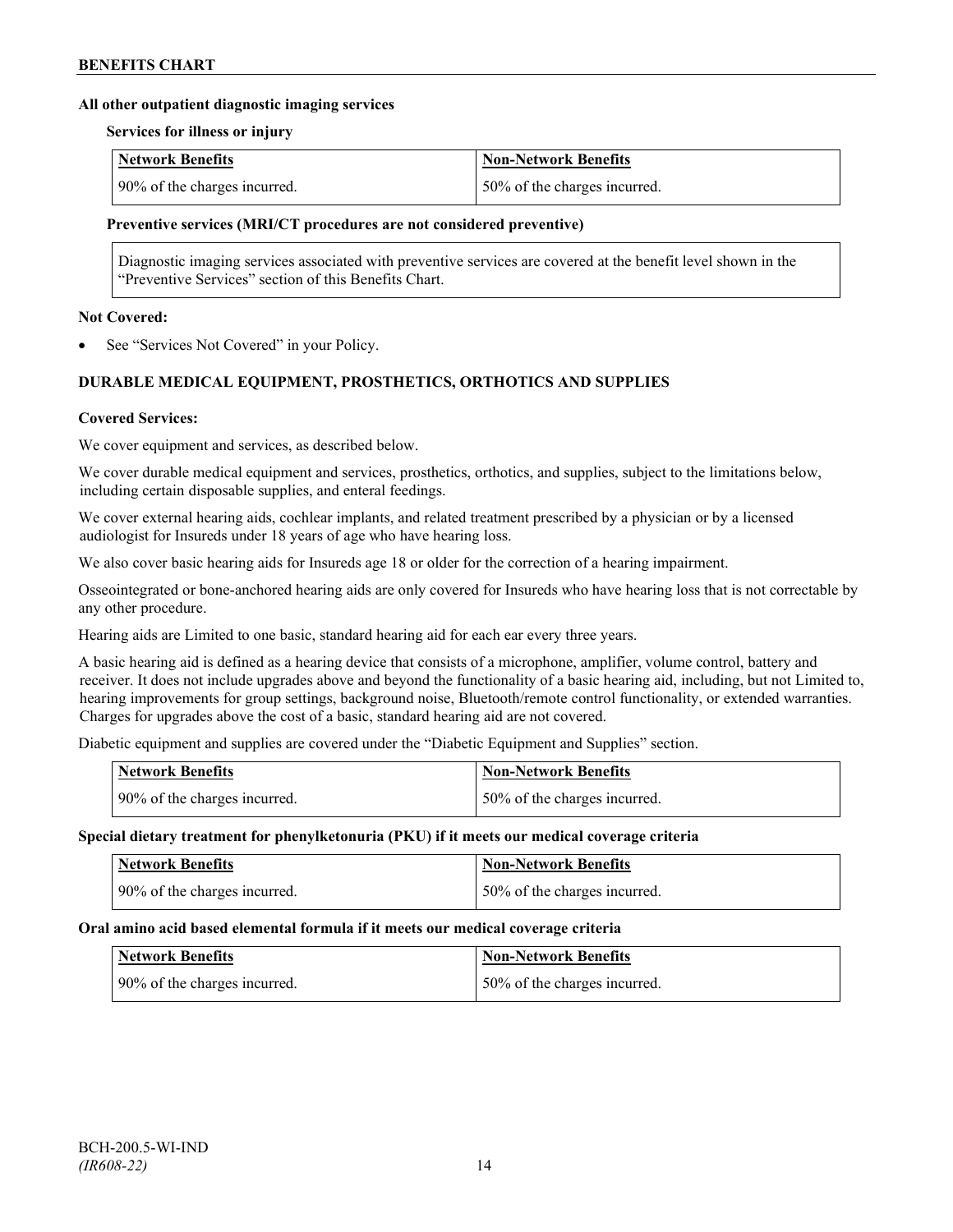## **Limitations:**

Coverage of durable medical equipment is Limited by the following.

- Payment will not exceed the cost of an alternate piece of equipment or service that is effective and medically necessary.
- For prosthetic benefits, other than oral appliances for cleft lip and cleft palate, payment will not exceed the cost of an alternate piece of equipment or service that is effective, medically necessary and enables Insureds to conduct standard activities of daily living.
- We reserve the right to determine if an item will be approved for rental vs. purchase.
- We require that certain diabetic supplies and equipment be purchased at a pharmacy.
- Covered services and supplies are based on established medical policies which are subject to periodic review and modification by the medical directors. Our medical policy for diabetic supplies includes information on our required models and brands. These medical policies (medical coverage criteria) are available by calling Member Services, or logging on to your "*my*HealthPartners" account at [healthpartners.com.](http://www.healthpartners.com/)

## **Not Covered:**

Items which are not eligible for coverage include, but are not Limited to:

- Replacement or repair of any covered items, if the items are (i) damaged or destroyed by misuse, abuse or carelessness, (ii) lost; or (iii) stolen.
- Duplicate or similar items.
- Labor and related charges for repair of any covered items which are more than the cost of replacement by an approved vendor.
- Sales tax, mailing, delivery charges, service call charges.
- Items which are primarily educational in nature or for hygiene, vocation, comfort, convenience or recreation.
- Communication aids or devices: equipment to create, replace or augment communication abilities including, but not Limited to, speech processors, receivers, communication boards, or computer or electronic assisted communication.
- Implantable and osseointegrated or bone-anchored hearing aids and their fitting, except as specifically described in this Benefits Chart. This exclusion does not apply to cochlear implants.
- Eyeglasses, contact lenses and their fitting, measurement and adjustment, except as specifically described in this Benefits Chart.
- Hair prostheses (wigs).
- Household equipment which primarily has customary uses other than medical, such as, but not Limited to, exercise cycles, air purifiers, central or unit air conditioners, water purifiers, non-allergenic pillows, mattresses or waterbeds.
- Household fixtures including, but not Limited to, escalators or elevators, ramps, swimming pools and saunas.
- Modifications to the structure of the home including, but not Limited to, wiring, plumbing or charges for installation of equipment.
- Vehicle, car or van modifications including, but not Limited to, hand brakes, hydraulic lifts and car carrier.
- Rental equipment while owned equipment is being repaired by non-contracted vendors, beyond one month rental of medically necessary equipment.
- Other equipment and supplies, including, but not Limited to assistive devices, that we determine are not eligible for coverage.
- See "Services Not Covered" in your Policy.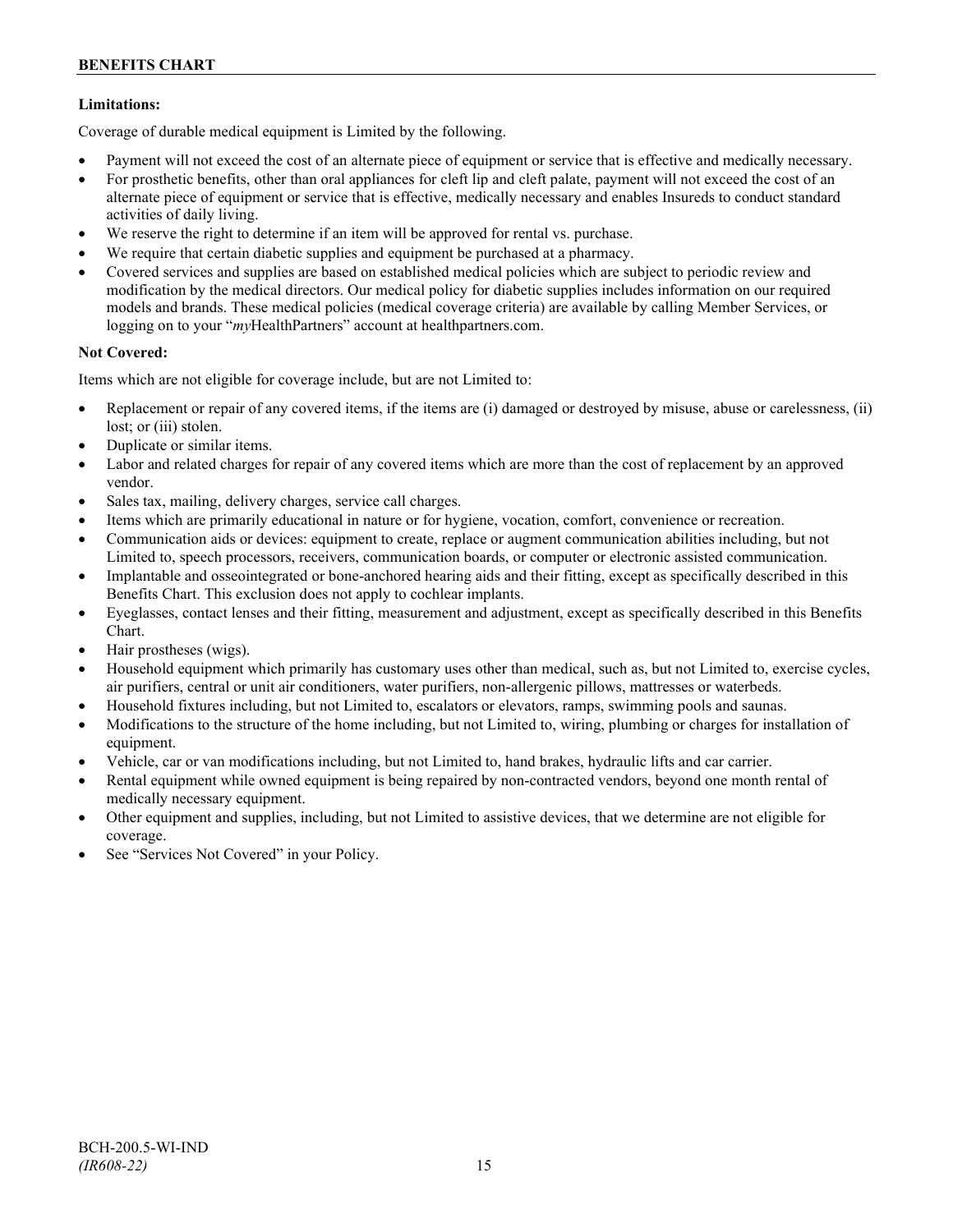## **EMERGENCY AND URGENTLY NEEDED CARE SERVICES**

#### **Covered Services:**

We cover services for emergency care and urgently needed care if the services are otherwise eligible for coverage under your Policy.

**Urgently needed care.** These are services to treat an unforeseen illness or injury that:

- are required in order to prevent a serious deterioration in your health, and
- cannot be delayed until the next available clinic or office hours.

| <b>Network Benefits</b>                                                                                  | <b>Non-Network Benefits</b>  |
|----------------------------------------------------------------------------------------------------------|------------------------------|
| 100% of the charges incurred, subject to a<br>copayment of \$25 per visit.<br>Deductible does not apply. | 50% of the charges incurred. |

**Emergency care.** These are services to treat:

- the sudden, unexpected onset of illness or injury which, if left untreated or unattended until the next available clinic or office hours, would result in hospitalization, or
- a condition requiring professional health services immediately necessary to preserve life or stabilize health.

Emergency care includes emergency services as defined in Division BB, Title I, Section 102 of the Consolidated Appropriations Act of 2021.

When reviewing claims for coverage of emergency services, our medical director will take into consideration a reasonable layperson's belief that the circumstances required immediate medical care that could not wait until the next working day or next available clinic appointment.

#### **Emergency care in a hospital emergency room, including professional services of a physician**

| Network Benefits             | <b>Non-Network Benefits</b> |
|------------------------------|-----------------------------|
| 90% of the charges incurred. | See Network Benefits.       |

#### **Inpatient emergency care in a hospital**

| <b>Network Benefits</b>      | <b>Non-Network Benefits</b> |
|------------------------------|-----------------------------|
| 90% of the charges incurred. | See Network Benefits.       |

#### **Not Covered:**

See "Services Not Covered" in your Policy.

## **GENE THERAPY**

#### **Covered Services:**

We cover gene therapy treatment that meets our current medical coverage criteria.

| <b>Network Benefits</b>                                                                                                                                                                                 | <b>Non-Network Benefits</b> |
|---------------------------------------------------------------------------------------------------------------------------------------------------------------------------------------------------------|-----------------------------|
| Coverage level is same as corresponding Network<br>Benefit, depending on type of service provided, such as<br>Office Visits for Illness or Injury, Inpatient or<br><b>Outpatient Hospital Services.</b> | No coverage.                |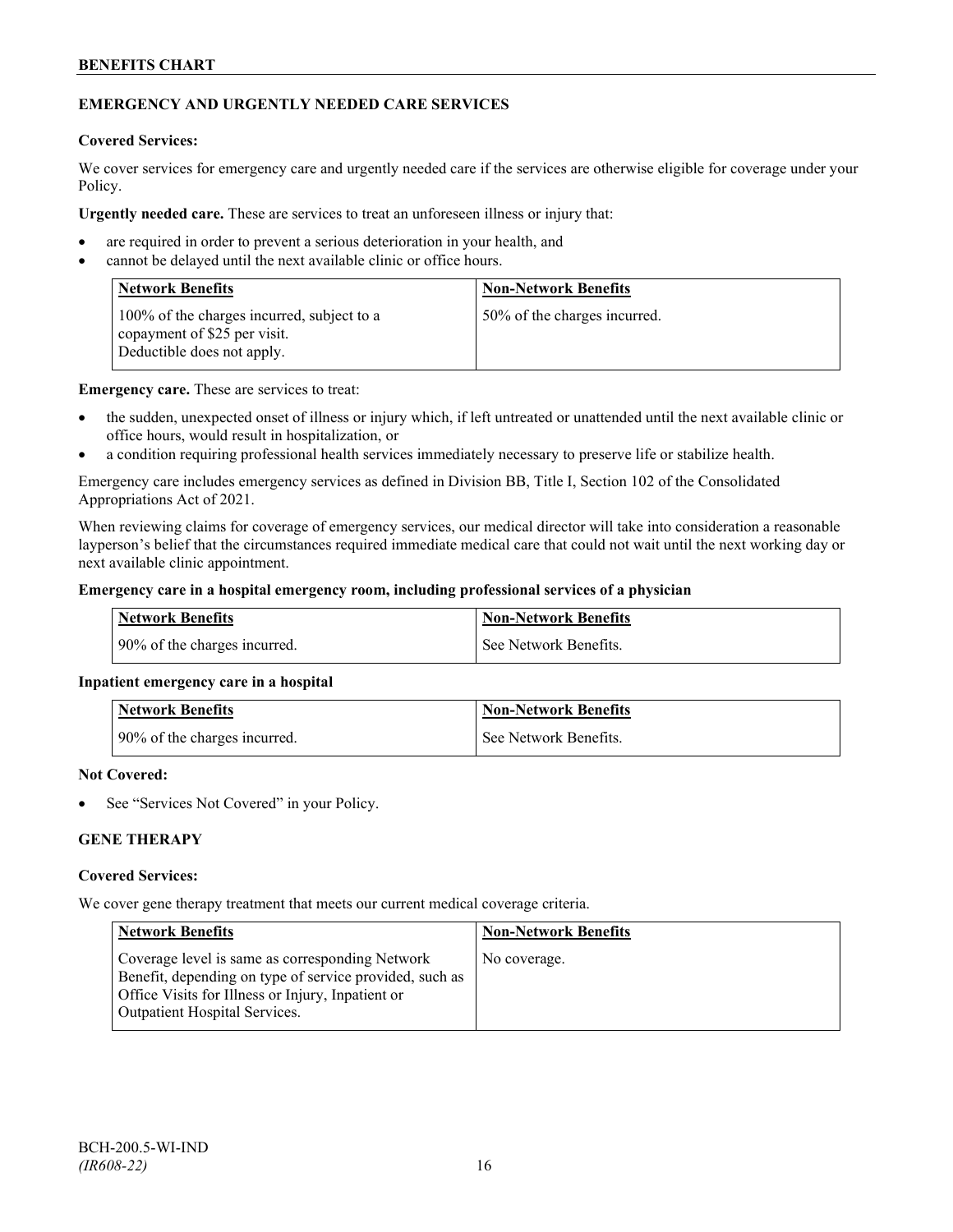## **Limitations:**

- Gene therapy must be provided by a designated provider.
- Specific types of gene therapy are Limited to therapies and conditions specified in our medical coverage criteria.

## **Not Covered:**

See "Services Not Covered" in your Policy.

## **HEALTH EDUCATION**

#### **Covered Services:**

We cover education for preventive services and education for the management of chronic health problems (such as diabetes).

| <b>Network Benefits</b>                                     | <b>Non-Network Benefits</b>  |
|-------------------------------------------------------------|------------------------------|
| 100% of the charges incurred.<br>Deductible does not apply. | 50% of the charges incurred. |

#### **Not Covered:**

See "Services Not Covered" in your Policy.

## **HOME-BASED COMPREHENSIVE HEALTH RISK ASSESSMENT**

#### **Covered Services:**

If you meet our criteria for coverage, you may qualify for our home-based comprehensive health risk assessment program. The program covers a health assessment with a designated nurse practitioner.

| Network Benefits                                            | <b>Non-Network Benefits</b> |
|-------------------------------------------------------------|-----------------------------|
| 100% of the charges incurred.<br>Deductible does not apply. | No coverage.                |

#### **Not Covered:**

See "Services Not Covered" in your Policy.

## **HOME HEALTH SERVICES**

#### **Covered Services:**

We cover skilled nursing services, physical therapy, occupational therapy, speech therapy, respiratory therapy and other therapeutic services, non-routine prenatal and routine postnatal well child visits (as described in our medical coverage criteria), phototherapy services for newborns, home health aide services and other eligible home health services when provided in your home, if you are homebound (i.e., unable to leave home without considerable effort due to a medical condition). Lack of transportation does not constitute homebound status. For phototherapy services for newborns and high risk prenatal services, supplies and equipment are included.

We cover total parenteral nutrition/intravenous ("TPN/IV") therapy, equipment, supplies and drugs in connection with IV therapy. IV line care kits are covered under Durable Medical Equipment.

We cover palliative care benefits. Palliative care includes symptom management, education and establishing goals of care. We waive the requirement that you be homebound for a Limited number of home visits for palliative care (as shown in this Benefits Chart), if you have a life-threatening, non-curable condition which has a prognosis of survival of two years or less. Additional palliative care visits are eligible under the home health services benefit if you are homebound and meet all other requirements defined in this section.

You do not need to be homebound to receive total parenteral nutrition/intravenous ("TPN/IV") therapy.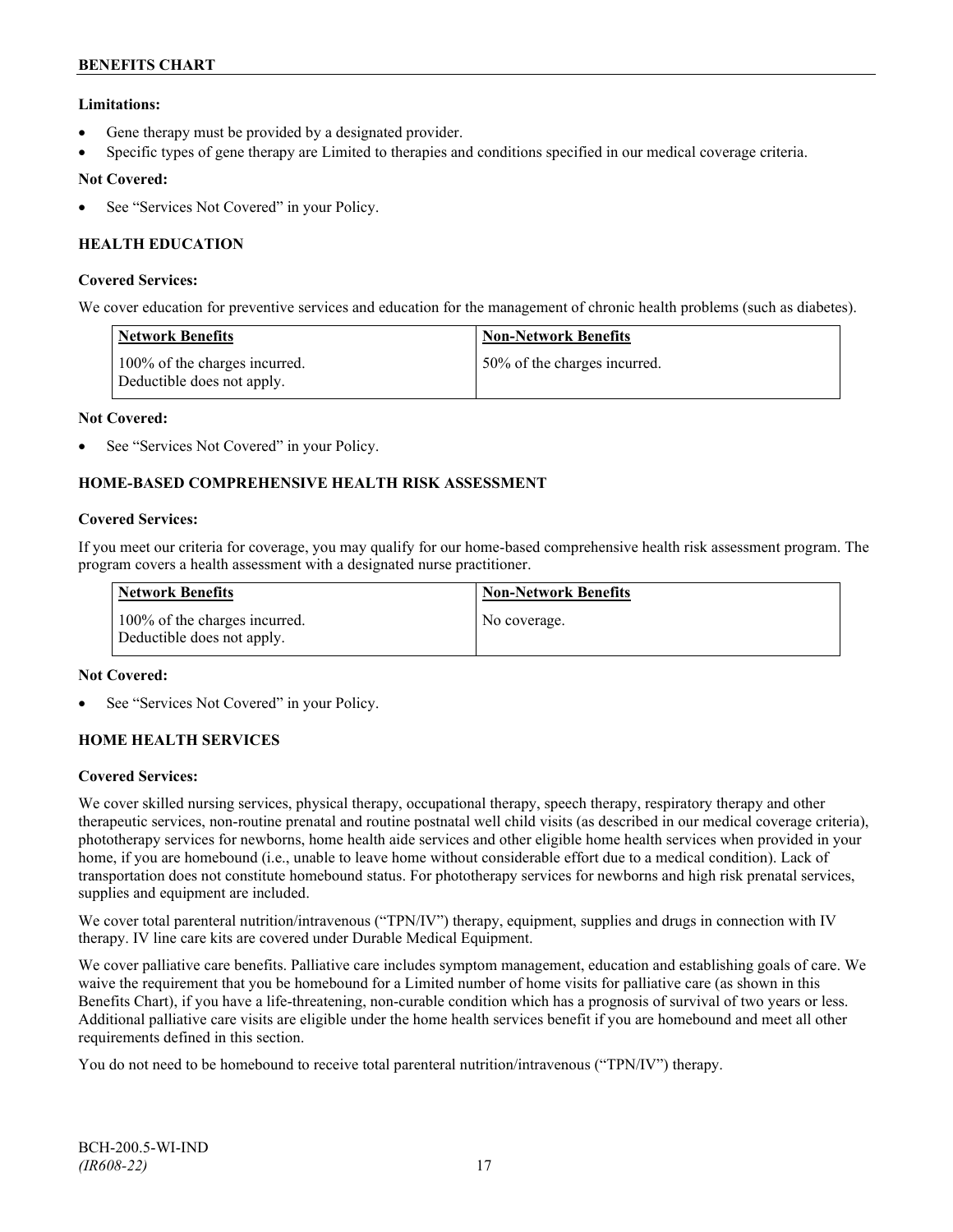Home health services are eligible and covered only when:

- medically necessary; and
- provided as rehabilitative care, terminal care or maternity care; and
- ordered by a physician, and included in the written home care plan.

#### **Physical therapy, occupational therapy, speech therapy, respiratory therapy, home health aide services and palliative care**

#### **Primary Care Providers**

| <b>Network Benefits</b>                                                                                  | <b>Non-Network Benefits</b> |
|----------------------------------------------------------------------------------------------------------|-----------------------------|
| 100% of the charges incurred, subject to a<br>copayment of \$10 per visit.<br>Deductible does not apply. | No coverage.                |

#### **Specialty Care Providers**

| <b>Network Benefits</b>                                                                                  | <b>Non-Network Benefits</b> |
|----------------------------------------------------------------------------------------------------------|-----------------------------|
| 100% of the charges incurred, subject to a<br>copayment of \$25 per visit.<br>Deductible does not apply. | No coverage.                |

If more than one home health visit occurs in a day, a separate copayment applies to each. For example, if an occupational therapist and a physical therapist visit a member in the same day, a separate copayment will be charged for each visit.

#### **TPN/IV therapy, skilled nursing services, non-routine prenatal/postnatal services and phototherapy**

| Network Benefits                                            | <b>Non-Network Benefits</b> |
|-------------------------------------------------------------|-----------------------------|
| 100% of the charges incurred.<br>Deductible does not apply. | No coverage.                |

Each 24-hour visit (or shifts up to 24-hour visits) equals one visit and counts toward the Maximum visits for all other services shown below. Any visit that lasts less than 24 hours regardless of the length of the visit, will count as one visit toward the Maximum visits for all other services shown below. All visits must be medically necessary and benefit eligible.

#### **Routine postnatal well child visits**

| Network Benefits                                            | <b>Non-Network Benefits</b>  |
|-------------------------------------------------------------|------------------------------|
| 100% of the charges incurred.<br>Deductible does not apply. | 50% of the charges incurred. |

#### **Maximum visits for palliative care:**

If you are eligible to receive palliative care in the home and you are not homebound, there is a maximum of 12 visits per calendar year.

#### **Maximum visits for all services other than palliative care:**

| <b>Network Benefits</b>      | <b>Non-Network Benefits</b> |
|------------------------------|-----------------------------|
| 60 visits per calendar year. | No coverage.                |

The routine postnatal well child visits do not count toward the visit limit.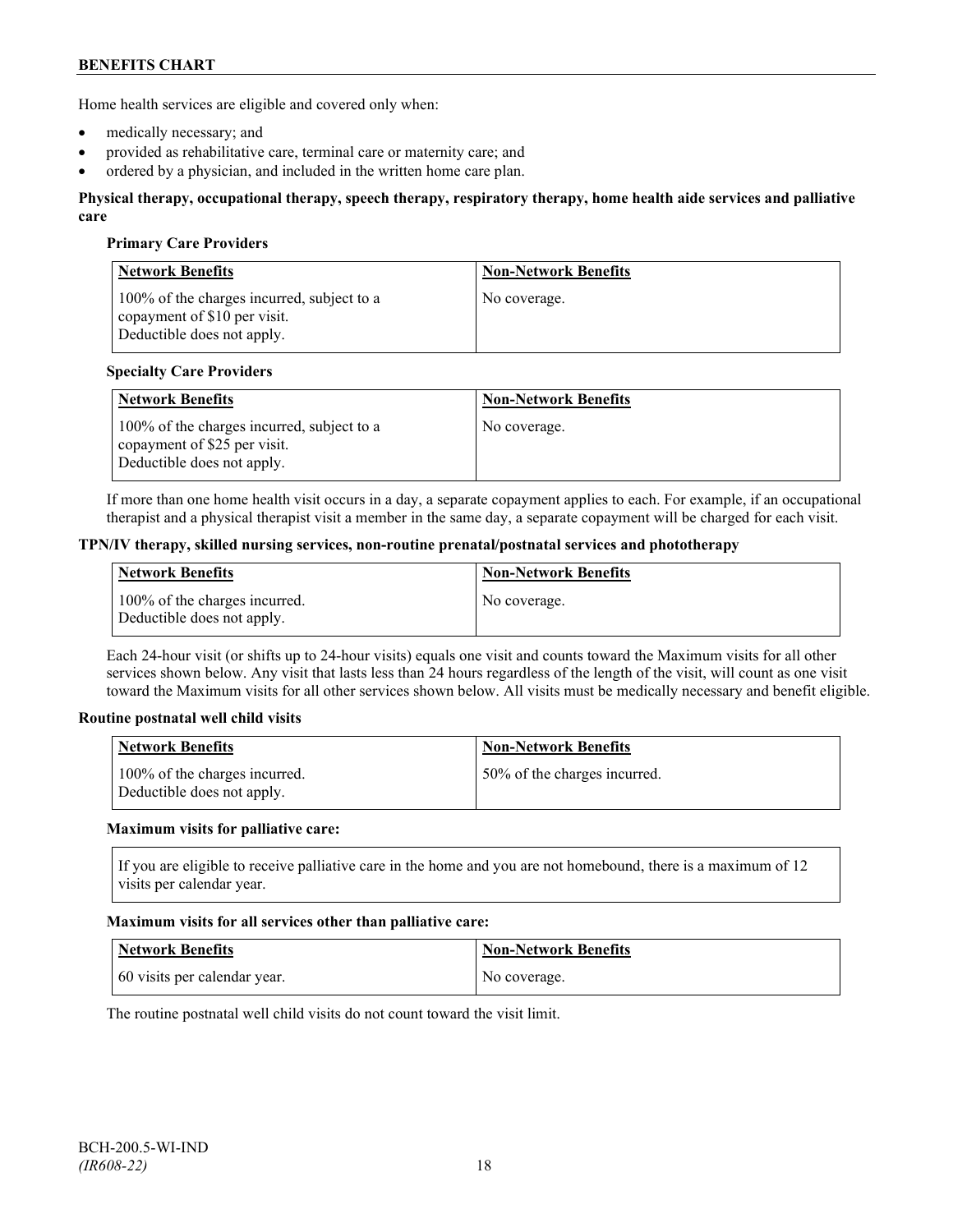## **Limitations:**

- Home health services are not provided as a substitute for a primary caregiver in the home or as relief (respite) for a primary caregiver in the home. We will not reimburse family members or residents in your home for the above services.
- A service shall not be considered a skilled nursing service merely because it is performed by, or under the direct supervision of, a licensed nurse. Where a service (such as tracheotomy suctioning or ventilator monitoring) or like services, can be safely and effectively performed by a non-medical person (or self-administered), without the direct supervision of, a licensed nurse, the service shall not be regarded as a skilled nursing service, whether or not a skilled nurse actually provides the service. The unavailability of a competent person to provide a non-skilled service shall not make it a skilled service when a skilled nurse provides it. Only the skilled nursing component of so-called "blended" services (i.e. services which include skilled and non-skilled components) are covered under this Benefits Chart.

## **Not Covered:**

- Home Health Services by a Non-Network provider.
- Financial or legal counseling services.
- Housekeeping or meal services in your home.
- Private duty nursing services.
- Services provided by a family member or enrollee, or a resident in the enrollee's home.
- Vocational rehabilitation and recreational or educational therapy. Recreation therapy is therapy provided solely for the purpose of recreation, including, but not Limited to: (a) requests for physical therapy or occupational therapy to improve athletic ability, and (b) braces or guards to prevent sports injuries.
- See "Services Not Covered" in your Policy.

## **HOME HOSPICE SERVICES**

## **Applicable Definitions:**

**Part-time.** This is up to two hours of service per day, more than two hours is considered continuous care.

**Continuous Care.** This is from two to twelve hours of service per day provided by a registered nurse, licensed practical nurse, or home health aide, during a period of crisis in order to maintain a terminally ill patient at home.

**Appropriate Facility.** This is a nursing home, hospice residence, or other inpatient facility.

**Custodial Care Related to Hospice Services.** This means providing assistance in the activities of daily living and the care needed by a terminally ill patient which can be provided by primary caregiver (i.e., family member or friend) who is responsible for the patient's home care.

## **Covered Services:**

**Home hospice program:** We cover the services described below if you are terminally ill and accepted as a home hospice program participant. You must meet the eligibility requirements of the program, and elect to receive services through the home hospice program. The services will be provided in your home, with inpatient care available when medically necessary as described below. If you elect to receive hospice services, you do so in lieu of curative treatment for your terminal illness for the period you are enrolled in the home hospice program.

**Eligibility:** In order to be eligible to be enrolled in the home hospice program, you must: (1) be a terminally ill patient (prognosis of six months or less); (2) have chosen a palliative treatment focus (i.e., emphasizing comfort and supportive services rather than treatment attempting to cure the disease or condition); and (3) continue to meet the terminally ill prognosis as reviewed by our medical director or his or her designee over the course of care. You may withdraw from the home hospice program at any time.

**Eligible services:** Hospice services include the following services provided in accordance with an approved hospice treatment plan:

- Home Health Services:
	- o Part-time care provided in your home by an interdisciplinary hospice team (which may include a physician, nurse, social worker, and spiritual counselor) and medically necessary home health services are covered.
	- o One or more periods of continuous care in your home or in a setting which provides day care for pain or symptom management, when medically necessary, will be covered.
- Inpatient Services: We cover medically necessary inpatient services.

BCH-200.5-WI-IND *(IR608-22)* 19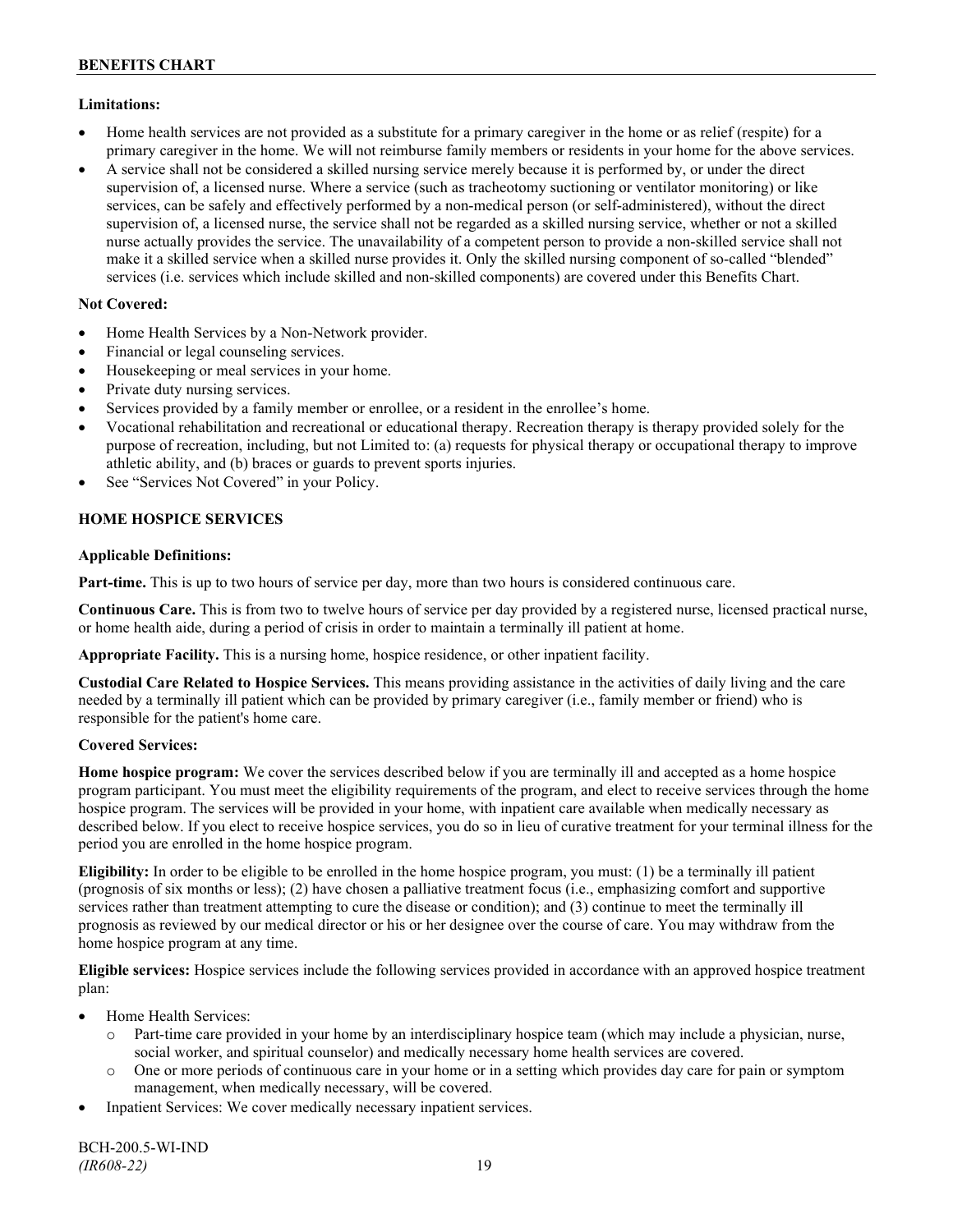- Other Services:
	- o Respite care is covered for care in your home or in an appropriate facility, to give your primary caregivers (i.e., family members or friends) rest and/or relief when necessary in order to maintain a terminally ill patient at home*.*
	- o Medically necessary medications for pain and symptom management.
	- o Semi-electric hospital beds and other durable medical equipment are covered.
	- o Emergency and non-emergency care is covered.

| Network Benefits             | <b>Non-Network Benefits</b> |
|------------------------------|-----------------------------|
| 90% of the charges incurred. | No coverage.                |

Respite care is Limited to 5 days per episode, and respite care and continuous care combined are Limited to 30 days.

## **Not Covered:**

- Home Hospice Services by a Non-Network provider.
- Financial or legal counseling services.
- Housekeeping or meal services in your home.
- Custodial or maintenance care related to hospice services, whether provided in the home or in a nursing home.
- Any service not specifically described as covered services under this home hospice services benefits.
- Any services provided by members of your family or residents in your home.
- See "Services Not Covered" in your Policy.

## **HOSPITAL AND SKILLED NURSING FACILITY SERVICES**

## **Covered Services:**

We cover services as described below.

## **Medical or surgical hospital services**

**Inpatient hospital services:** We cover the following medical or surgical services, for the treatment of acute illness or injury, which require the level of care only provided in an acute care facility. These services must be authorized by a physician.

Inpatient hospital services include: room and board; the use of operating or maternity delivery rooms; intensive care facilities; newborn nursery facilities; general nursing care, anesthesia, laboratory and diagnostic imaging services, radiation therapy, physical therapy, prescription drugs or other medications administered during treatment, blood and blood products (unless replaced), and blood derivatives, and other diagnostic or treatment related hospital services; physician and other professional medical and surgical services provided while in the hospital, including gender confirmation surgery that meets medical coverage criteria.

We cover, following a vaginal delivery, a minimum of 48 hours of inpatient care for the mother and newborn child. We cover, following a caesarean section delivery, a minimum of 96 hours of inpatient care for the mother and newborn child.

Health insurance issuers generally may not, under Federal law, restrict benefits for any hospital length of stay in connection with childbirth for the mother of newborn child to less than 48 hours following a vaginal delivery, or less than 96 hours following a caesarean section. However, Federal law generally does not prohibit the mother's or newborn's attending provider, after consulting with the mother, from discharging the mother or her newborn earlier than 48 hours (or 96 hours as applicable). In any case plans and issuers may not, under Federal law, require that a provider obtain authorization from the plan or the insurance issuer for prescribing a length of stay not in excess of 48 hours (or 96 hours).

| <b>Network Benefits</b>      | <b>Non-Network Benefits</b>  |
|------------------------------|------------------------------|
| 90% of the charges incurred. | 50% of the charges incurred. |

Each Insured's admission or confinement, including that of a newborn child, is separate and distinct from the admission or confinement of any other Insured.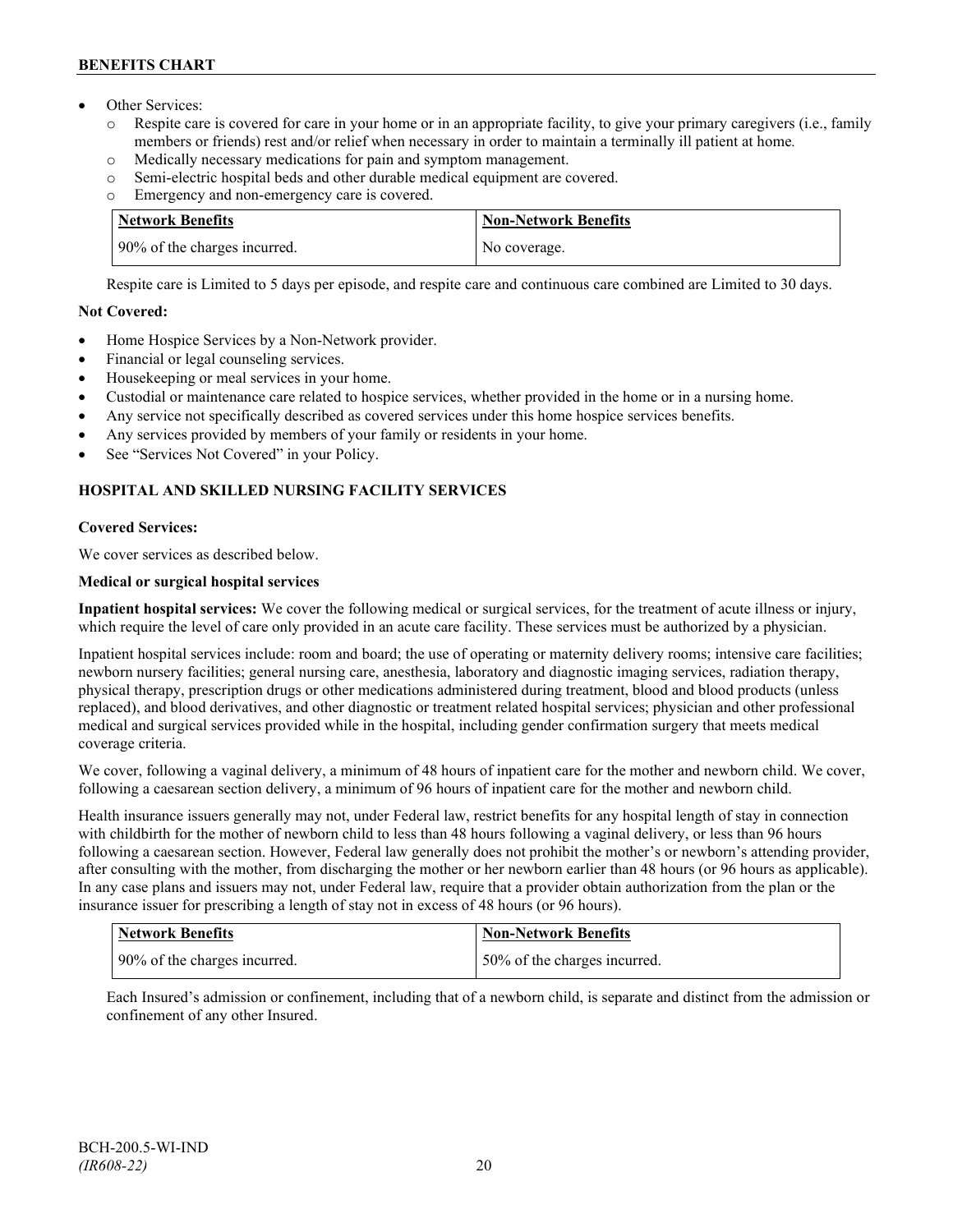**Outpatient hospital, ambulatory care or surgical facility services:** We cover the following medical and surgical services, for diagnosis or treatment of illness or injury on an outpatient basis. These services must be authorized by a physician.

Outpatient services include: use of operating rooms, maternity delivery rooms or other outpatient departments, rooms or facilities; and the following outpatient services: general nursing care, anesthesia, laboratory and diagnostic imaging services, radiation therapy, physical therapy, drugs administered during treatment, blood and blood products (unless replaced), and blood derivatives, and other diagnostic or treatment related outpatient services; physician and other professional medical and surgical services provided while an outpatient, including colonoscopies, and gender confirmation surgery that meets medical coverage criteria.

To see the benefit level for diagnostic imaging services, laboratory services and physical therapy, see benefits under Diagnostic Imaging Services, Laboratory Services and Physical Therapy in this Benefits Chart.

| <b>Network Benefits</b>      | <b>Non-Network Benefits</b>  |
|------------------------------|------------------------------|
| 90% of the charges incurred. | 50% of the charges incurred. |

**Skilled nursing facility care:** We cover room and board, daily skilled nursing and related ancillary services for post-acute treatment and rehabilitative care of illness or injury that meets medical coverage criteria.

| Network Benefits                             | <b>Non-Network Benefits</b>                  |
|----------------------------------------------|----------------------------------------------|
| 90% of the charges incurred.                 | 50% of the charges incurred.                 |
| Limited to a 30 day maximum per confinement. | Limited to a 30 day maximum per confinement. |

Each day of services provided under the Network Benefits and Non-Network Benefits, combined, applies toward the maximum shown above.

#### **Not Covered:**

- Services for items for personal convenience, such as television rental, are not covered.
- See "Services Not Covered" in your Policy.

## **INFERTILITY DIAGNOSIS**

## **Covered Services:**

We cover the diagnosis of infertility. These services include diagnostic procedures and tests provided in connection with an infertility evaluation, office visits and consultations to diagnose infertility.

| <b>Network Benefits</b>                                                                                  | <b>Non-Network Benefits</b>  |
|----------------------------------------------------------------------------------------------------------|------------------------------|
| 100% of the charges incurred, subject to a<br>copayment of \$25 per visit.<br>Deductible does not apply. | 50% of the charges incurred. |

Coverage is Limited to office visits and consultations to diagnose infertility. Treatment is not covered.

## **Not Covered:**

- Infertility/fertility treatment, including, but not limited to, office visits, laboratory services, diagnostic imaging services, and fertility drugs, reversal of sterilization, and sperm, ova or embryo acquisition, retrieval or storage; however, we do cover office visits and consultations to diagnose infertility.
- Services related to the establishment of surrogate pregnancy and fees for a surrogate. However, pregnancy and maternity services are covered for an Insured under this Benefits Chart, including a surrogate pregnancy.
- See "Services Not Covered" in your Policy.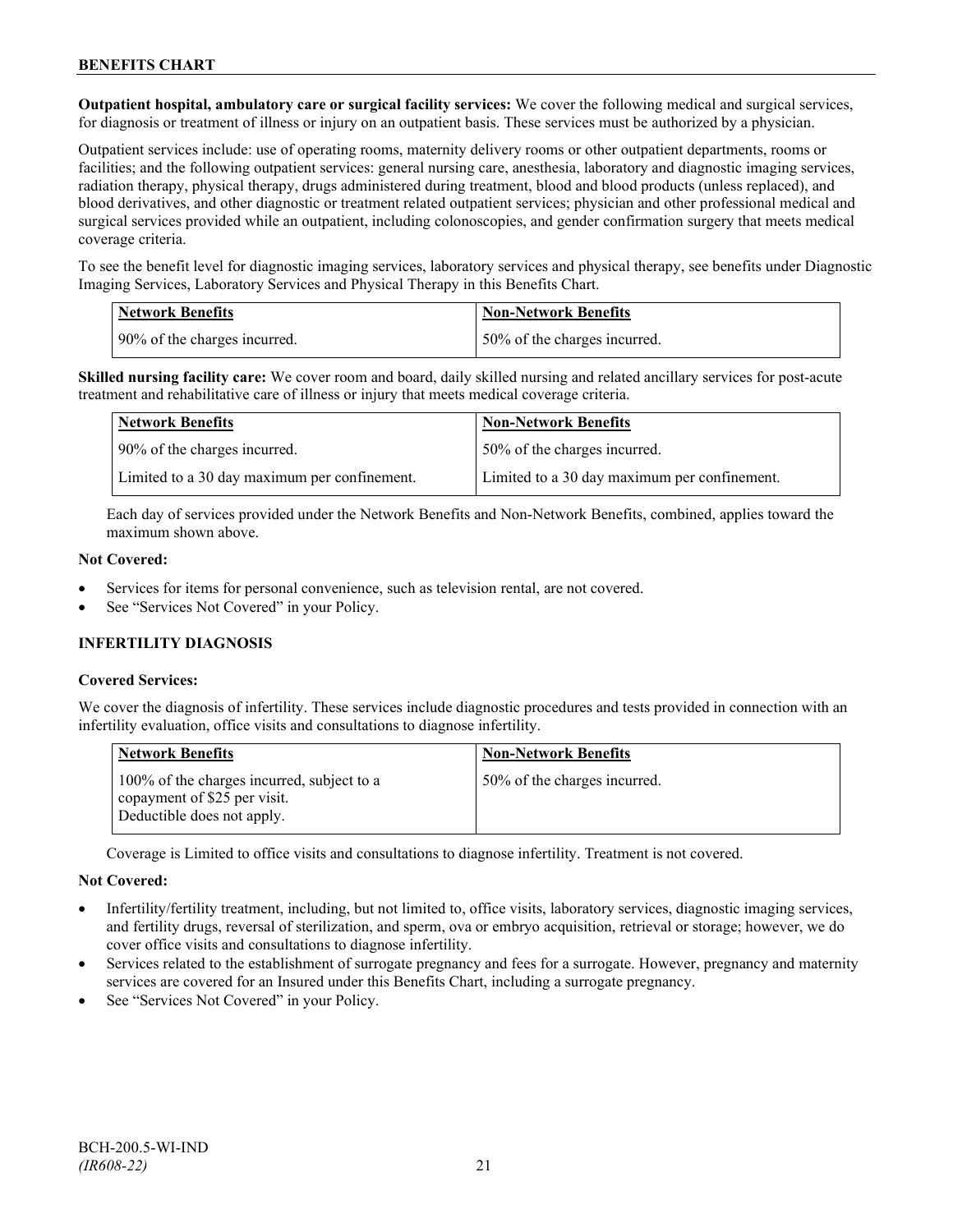## **LABORATORY SERVICES**

#### **Covered Services:**

We cover laboratory tests when ordered by a provider and provided in a clinic or outpatient hospital facility. This includes blood tests to detect lead exposure in children between the ages of 6 months and 72 months.

To see the benefit level for inpatient hospital or skilled nursing facility services, see benefits under Inpatient Hospital and Skilled Nursing Facility Services in this Benefits Chart.

**Prostate-specific antigen (PSA) testing.** We cover prostate cancer screening for men 40 years of age or over who are symptomatic or in a high-risk category and for all men 50 years of age or older.

| <b>Network Benefits</b>                                     | <b>Non-Network Benefits</b>  |
|-------------------------------------------------------------|------------------------------|
| 100% of the charges incurred.<br>Deductible does not apply. | 50% of the charges incurred. |

#### **All other laboratory services**

#### **Services for illness or injury**

| Network Benefits                                            | <b>Non-Network Benefits</b>  |
|-------------------------------------------------------------|------------------------------|
| 100% of the charges incurred.<br>Deductible does not apply. | 50% of the charges incurred. |

## **Preventive services**

Laboratory services associated with preventive services are covered at the benefit level shown in the "Preventive Services" section of this Benefits Chart.

#### **Not Covered:**

See "Services Not Covered" in your Policy.

## **MASTECTOMY RECONSTRUCTION BENEFIT**

#### **Covered Services:**

We cover reconstruction of the breast on which the mastectomy has been performed; surgery and reconstruction of the other breast to produce symmetrical appearance, and prostheses and physical complications of all stages of mastectomy, including lymphedemas.

| Network Benefits                                      | <b>Non-Network Benefits</b>                           |
|-------------------------------------------------------|-------------------------------------------------------|
| Coverage level is same as corresponding Network       | Coverage level is same as corresponding Non-Network   |
| Benefits, depending on type of service provided, such | Benefits, depending on type of service provided, such |
| as Office Visits for Illness or Injury, Inpatient or  | as Office Visits for Illness or Injury, Inpatient or  |
| <b>Outpatient Hospital Services.</b>                  | Outpatient Hospital Services.                         |

#### **Not Covered:**

See "Services Not Covered" in your Policy.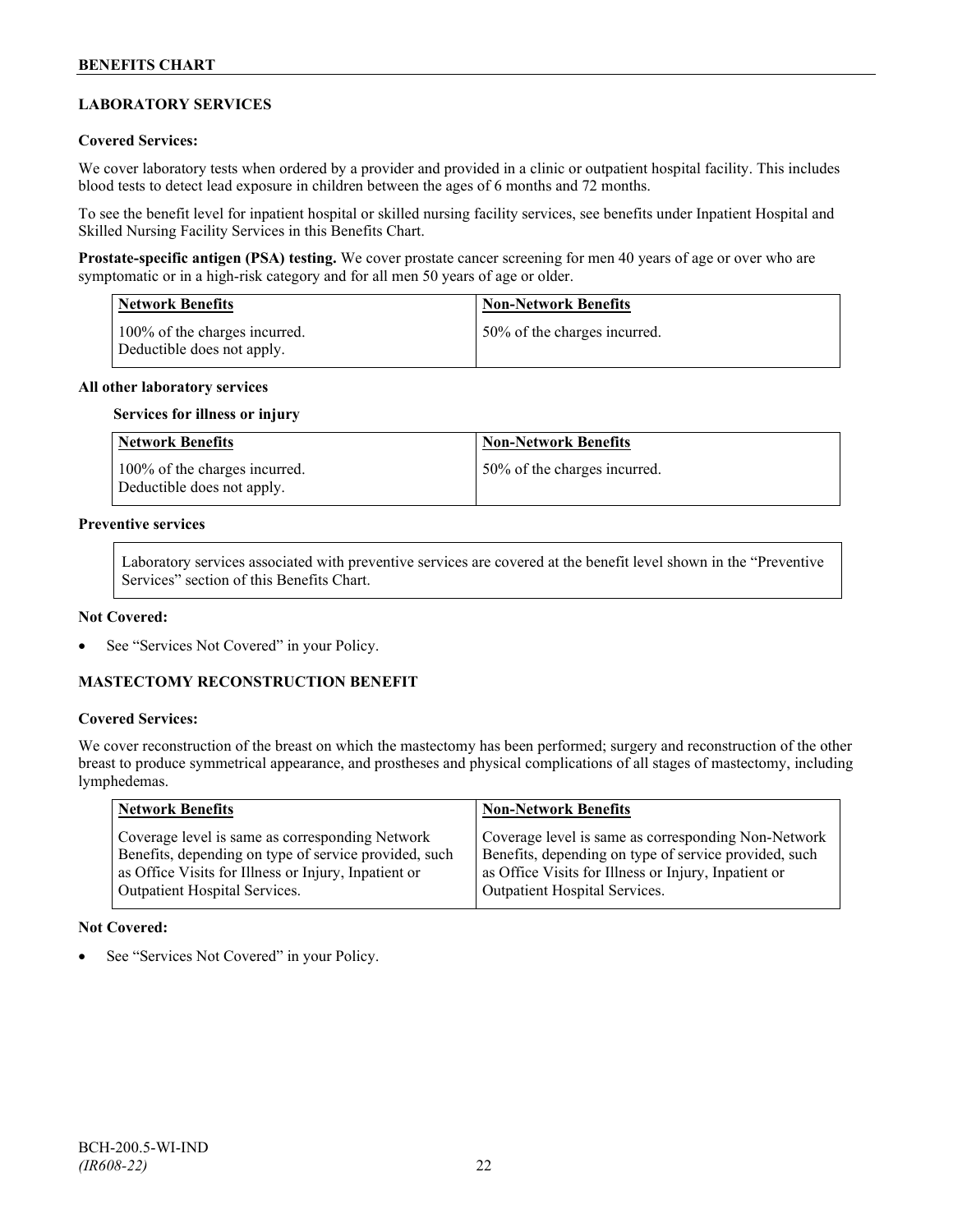## **MEDICATION THERAPY DISEASE MANAGEMENT PROGRAM**

## **Covered Services:**

If you meet our criteria for coverage, you may qualify for our Medication Therapy Disease Management Program.

The program covers consultations with a designated Network pharmacist.

Covered services are based on established medical policies, which are subject to periodic review and modification by the medical directors. These medical policies (medical coverage criteria) are available by calling Member Services, or logging on to your "*my*HealthPartners" account at [healthpartners.com.](http://www.healthpartners.com/)

| <b>Network Benefits</b>                                     | <b>Non-Network Benefits</b> |
|-------------------------------------------------------------|-----------------------------|
| 100% of the charges incurred.<br>Deductible does not apply. | No coverage.                |

#### **Not Covered:**

See "Services Not Covered" in your Policy.

## **OFFICE VISITS FOR ILLNESS OR INJURY**

#### **Covered Services:**

We cover the following when medically necessary: professional medical and surgical services and related supplies, including biofeedback, of physicians and other health care providers; blood and blood products (unless replaced) and blood derivatives.

We cover diagnosis and treatment of illness or injury to the eyes. Where contact or eye glass lenses are prescribed as medically necessary for the post-operative treatment of cataracts or for the treatment of aphakia, acute or chronic corneal pathology or keratoconus, we cover the initial evaluation, lenses and fitting. Insureds must pay for lens replacement beyond the initial pair.

Services received via video, e-visit or telephone are covered under the "Telehealth/Telemedicine Services" section.

#### **Office visits**

#### **Primary Care Providers**

| <b>Network Benefits</b>                                                                                  | <b>Non-Network Benefits</b>  |
|----------------------------------------------------------------------------------------------------------|------------------------------|
| 100% of the charges incurred, subject to a<br>copayment of \$10 per visit.<br>Deductible does not apply. | 50% of the charges incurred. |

#### **Specialty Care Providers**

| <b>Network Benefits</b>                                                                                  | <b>Non-Network Benefits</b>  |
|----------------------------------------------------------------------------------------------------------|------------------------------|
| 100% of the charges incurred, subject to a<br>copayment of \$25 per visit.<br>Deductible does not apply. | 50% of the charges incurred. |

#### **Convenience clinics**

| <b>Network Benefits</b>                                                                                 | <b>Non-Network Benefits</b>  |
|---------------------------------------------------------------------------------------------------------|------------------------------|
| 100% of the charges incurred, subject to a<br>copayment of \$5 per visit.<br>Deductible does not apply. | 50% of the charges incurred. |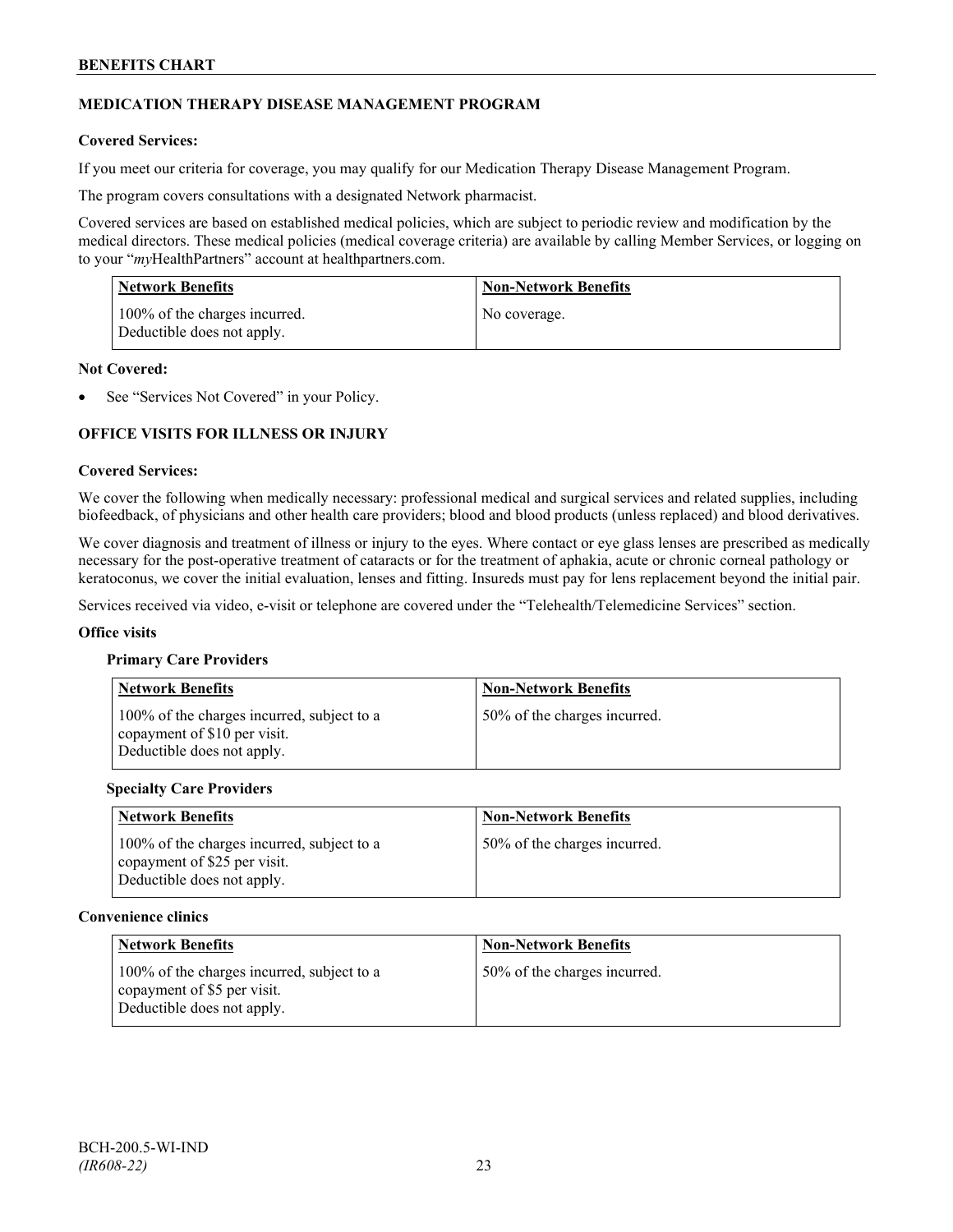## **Injections administered in a physician's office, other than immunizations**

#### **Allergy injections**

| <b>Network Benefits</b>                                                                                           | <b>Non-Network Benefits</b>  |
|-------------------------------------------------------------------------------------------------------------------|------------------------------|
| 100% of the charges incurred, subject to a<br>copayment of \$2 per date of service.<br>Deductible does not apply. | 50% of the charges incurred. |

## **All other injections**

| <b>Network Benefits</b>                                                                                           | <b>Non-Network Benefits</b>  |
|-------------------------------------------------------------------------------------------------------------------|------------------------------|
| 100% of the charges incurred, subject to a<br>copayment of \$2 per date of service.<br>Deductible does not apply. | 50% of the charges incurred. |

#### **Not Covered:**

- Court ordered treatment, except as described in this Benefits Chart. Any resulting court ordered treatment for mental health services will be subject to the Policy's requirement for medical necessity.
- See "Services Not Covered" in your Policy.

## **PEDIATRIC EYEWEAR**

## **Covered Services:**

We cover pediatric eyewear for children.

Routine eye exams are covered under the "Preventive Services" section.

| <b>Network Benefits</b>      | Non-Network Benefits |
|------------------------------|----------------------|
| 90% of the charges incurred. | No coverage.         |

## **Limitations:**

- Coverage under this provision will continue until the end of the month in which the child turns 19.
- Limited to one of the following per calendar year:
	- o one pair of eyeglasses including one set of prescription lenses, frames from the designated eyewear collection, and anti scratch coating; or
	- o one pair of non-disposable contact lenses; or
	- a one year supply of disposable contact lenses.
- Contact lens fittings are limited to two per calendar year.

## **Not Covered:**

- Frames that are not included in the designated eyewear collection are not covered. However, one pair of lenses will be covered if a member chooses frames outside the designated eyewear collection.
- More than one pair of lenses or frames or non-disposable contacts per calendar year, regardless of the reason. This includes replacement of eyeglasses or contact lenses due to loss, breakage, theft, or change in prescription.
- Safety glasses or goggles for sports or vocational reasons.
- Upgrades including, but not limited to, UV protection and no-line multifocal lenses.
- See "Services Not Covered" in your Policy.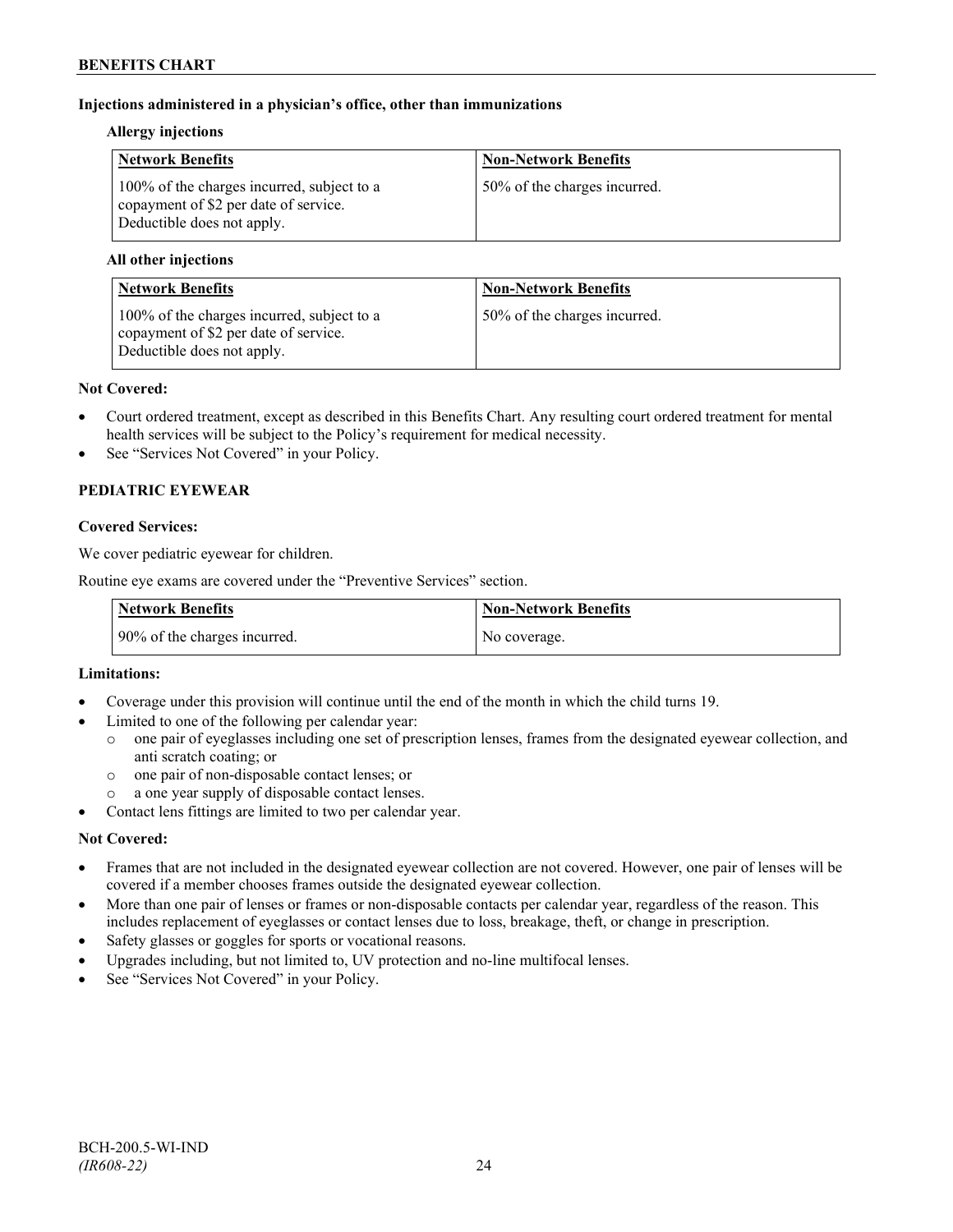## **PHYSICAL THERAPY, OCCUPATIONAL THERAPY, SPEECH THERAPY AND OTHER SPECIFIED THERAPIES**

## **Covered Services:**

We cover the following physical therapy, occupational therapy and speech therapy services:

- Medically necessary rehabilitative care to correct the effects of illness or injury.
- Habilitative services rendered for congenital, developmental or medical conditions which have significantly Limited the successful initiation of normal speech and normal motor development.

Massage therapy which is performed in conjunction with other treatment/modalities by a physical or occupational therapist, is part of a prescribed treatment plan and is not billed separately is covered.

We cover services provided in a clinic. We also cover physical therapy provided in an outpatient hospital facility. To see the benefit level for inpatient hospital or skilled nursing facility services, see benefits under "Inpatient Hospital and Skilled Nursing Facility Services".

## **Rehabilitative care**

#### **Primary Care Providers**

| <b>Network Benefits</b>                                                                                                                                                                                   | <b>Non-Network Benefits</b>                                                                                                   |
|-----------------------------------------------------------------------------------------------------------------------------------------------------------------------------------------------------------|-------------------------------------------------------------------------------------------------------------------------------|
| 100% of the charges incurred, subject to a<br>copayment of \$10 per visit.<br>Deductible does not apply.<br>Physical, Occupational and Speech Therapy are Limited<br>to 20 visits each per calendar year. | 50% of the charges incurred.<br>Physical, Occupational and Speech Therapy are Limited<br>to 20 visits each per calendar year. |

## **Specialty Care Providers**

| <b>Network Benefits</b>                                                                                                                                                                                   | <b>Non-Network Benefits</b>                                                                                                   |
|-----------------------------------------------------------------------------------------------------------------------------------------------------------------------------------------------------------|-------------------------------------------------------------------------------------------------------------------------------|
| 100% of the charges incurred, subject to a<br>copayment of \$25 per visit.<br>Deductible does not apply.<br>Physical, Occupational and Speech Therapy are Limited<br>to 20 visits each per calendar year. | 50% of the charges incurred.<br>Physical, Occupational and Speech Therapy are Limited<br>to 20 visits each per calendar year. |

In addition to the services provided above, we cover a minimum of:

- 20 visits per calendar year for pulmonary rehabilitation therapy,
- 36 visits per calendar year for cardiac rehabilitation therapy,
- 30 visits per calendar year for post-cochlear implant aural therapy,
- 20 visits per calendar year for cognitive rehabilitation therapy.

Visit limits by a Primary Care Provider and/or Specialty Care Providers are combined. The maximum number of visits are combined for Network Benefits and Non-Network Benefits.

## **Habilitative care**

#### **Primary Care Providers**

| <b>Network Benefits</b>                                                                                                                                                                                   | <b>Non-Network Benefits</b>                                                                                                     |
|-----------------------------------------------------------------------------------------------------------------------------------------------------------------------------------------------------------|---------------------------------------------------------------------------------------------------------------------------------|
| 100% of the charges incurred, subject to a<br>copayment of \$10 per visit.<br>Deductible does not apply.<br>Physical, Occupational and Speech Therapy are Limited<br>to 20 visits each per calendar year. | 50% of the charges incurred.<br>Physical, Occupational and Speech Therapy are Limited  <br>to 20 visits each per calendar year. |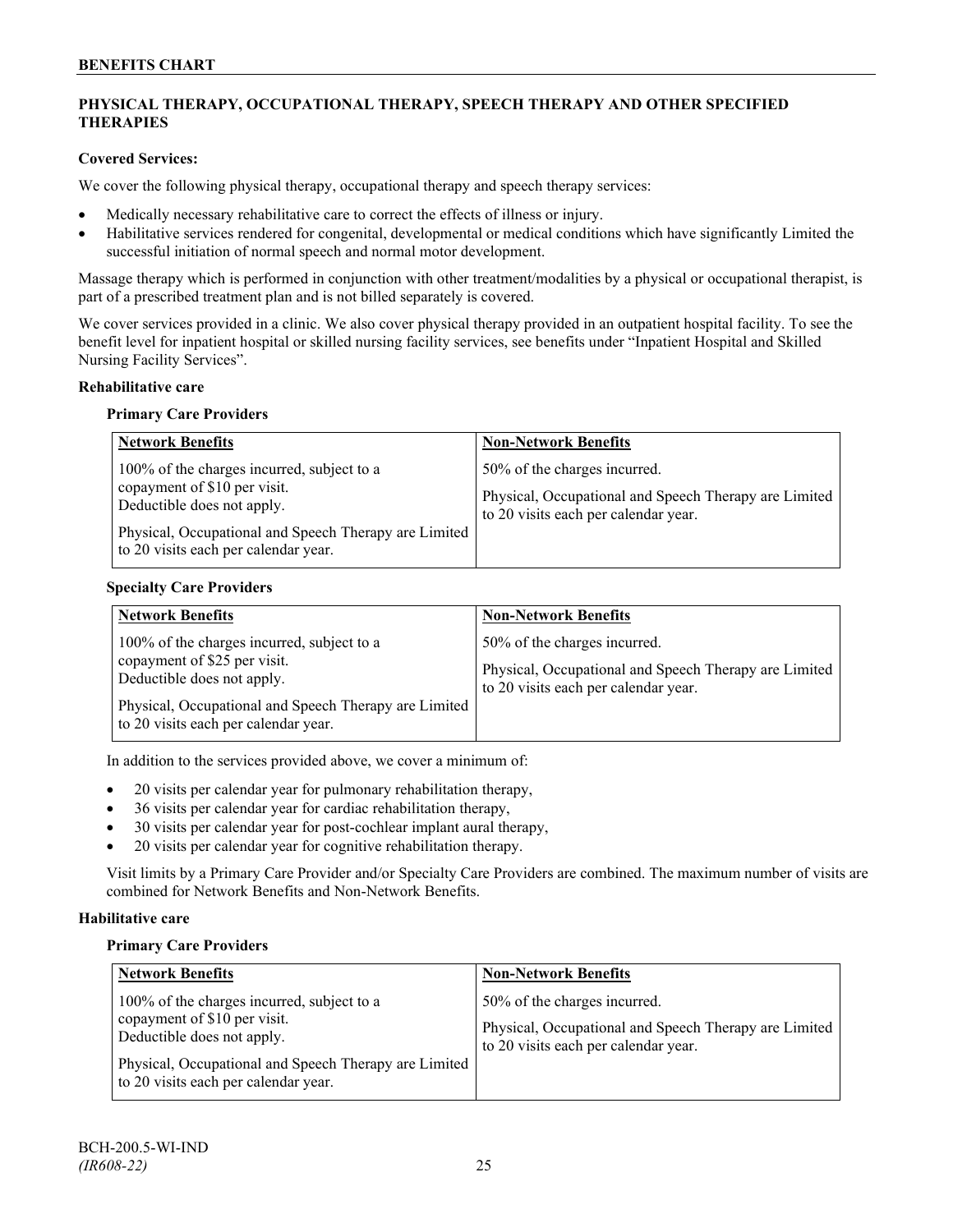## **Specialty Care Providers**

| <b>Network Benefits</b>                                                                                                                                                                                   | <b>Non-Network Benefits</b>                                                                                                   |
|-----------------------------------------------------------------------------------------------------------------------------------------------------------------------------------------------------------|-------------------------------------------------------------------------------------------------------------------------------|
| 100% of the charges incurred, subject to a<br>copayment of \$25 per visit.<br>Deductible does not apply.<br>Physical, Occupational and Speech Therapy are Limited<br>to 20 visits each per calendar year. | 50% of the charges incurred.<br>Physical, Occupational and Speech Therapy are Limited<br>to 20 visits each per calendar year. |

Visit limits by a Primary Care Provider and/or Specialty Care Providers are combined. The maximum number of visits is combined for Network Benefits and Non-Network Benefits.

## **Not Covered:**

- Massage therapy for the purpose of comfort or convenience of the Insured.
- See "Services Not Covered" in your Policy.

## **PRESCRIPTION DRUG SERVICES**

## **Covered Services:**

We cover prescription drugs and medications that can be self-administered or are administered in a physician's office.

## **For Network Benefits, drugs and medications must be obtained at a network pharmacy.**

## **If a copayment is required, you must pay one copayment for each 30-day supply, or portion thereof.**

## **Outpatient drugs (except as specified below)**

| <b>Network Benefits</b>                                                                                                                                                                                                                                                                                                                                                      | <b>Non-Network Benefits</b>  |
|------------------------------------------------------------------------------------------------------------------------------------------------------------------------------------------------------------------------------------------------------------------------------------------------------------------------------------------------------------------------------|------------------------------|
| 100% of the charges incurred, subject to a<br>copayment of \$5 for generic low cost formulary drugs,<br>and 100% of the charges incurred, subject to a<br>copayment of \$25 for generic high cost formulary<br>drugs.<br>Deductible does not apply.                                                                                                                          | 50% of the charges incurred. |
| Brand name formulary drugs are covered at 90% of the<br>charges incurred.                                                                                                                                                                                                                                                                                                    |                              |
| Non-formulary drugs are covered at 50% of the charges<br>incurred.                                                                                                                                                                                                                                                                                                           |                              |
| In no event will your cost for a formulary insulin drug<br>exceed \$25. Deductible does not apply to formulary<br>insulin drugs.                                                                                                                                                                                                                                             |                              |
| Oral chemotherapy drugs are included on the<br>Specialty Drug List. However, you pay the applicable<br>outpatient drug benefit. As required by Wisconsin law,<br>you will not pay higher cost sharing (deductible,<br>copayment or coinsurance) for orally administered<br>chemotherapy drugs than you pay for injected or<br>intravenously administered chemotherapy drugs. |                              |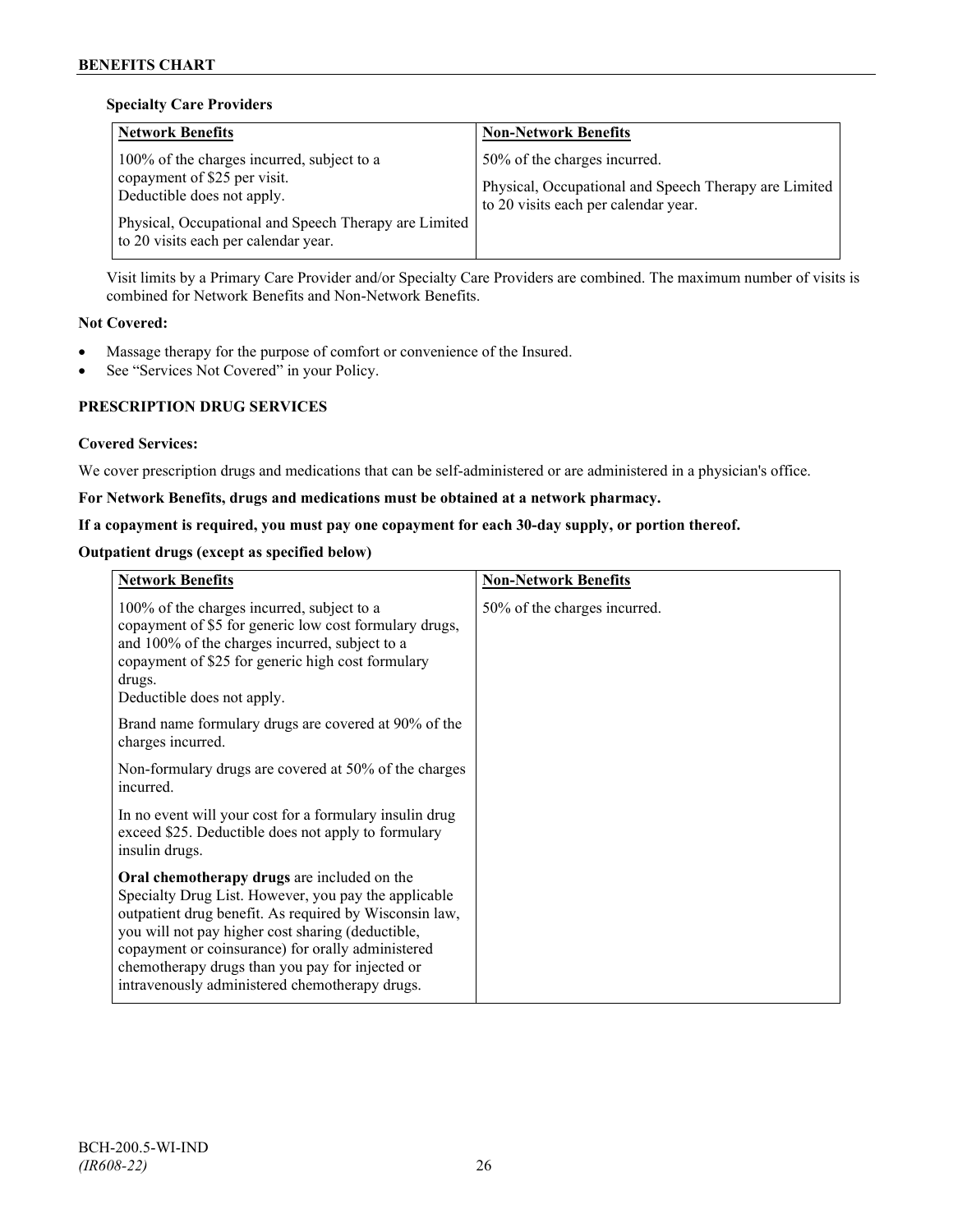## **Mail order drugs**

| <b>Network Benefits</b>                                                                                                                                                                                                                                                                                                 | <b>Non-Network Benefits</b>                                                                                |
|-------------------------------------------------------------------------------------------------------------------------------------------------------------------------------------------------------------------------------------------------------------------------------------------------------------------------|------------------------------------------------------------------------------------------------------------|
| For your convenience, you may also get up to a 90-day<br>supply of outpatient prescription drugs that can be self-<br>administered through the designated mail order service.<br>Outpatient drugs ordered through this service are<br>covered at the benefit percent and copayments shown in<br>Outpatient Drugs above. | Mail order drugs are only available through the<br>designated mail order service.<br>See Network Benefits. |
| Specialty Drugs are not available through the mail order<br>service.                                                                                                                                                                                                                                                    |                                                                                                            |

## **Specialty drugs that are self-administered**

| <b>Network Benefits</b>                                                                                                                                                                                                                                                                                                                                                      | <b>Non-Network Benefits</b> |
|------------------------------------------------------------------------------------------------------------------------------------------------------------------------------------------------------------------------------------------------------------------------------------------------------------------------------------------------------------------------------|-----------------------------|
| 50% of the charges incurred.                                                                                                                                                                                                                                                                                                                                                 | No coverage.                |
| Oral chemotherapy drugs are included on the<br>Specialty Drug List. However, you pay the applicable<br>outpatient drug benefit. As required by Wisconsin law,<br>you will not pay higher cost sharing (deductible,<br>copayment or coinsurance) for orally administered<br>chemotherapy drugs than you pay for injected or<br>intravenously administered chemotherapy drugs. |                             |

Specialty Drugs are Limited to drugs on the Specialty Drug List and must be obtained from a designated vendor.

## **Tobacco cessation drugs are covered for all FDA approved tobacco cessation drugs**

| <b>Network Benefits</b>                                     | <b>Non-Network Benefits</b>  |
|-------------------------------------------------------------|------------------------------|
| 100% of the charges incurred.<br>Deductible does not apply. | 50% of the charges incurred. |

## **Contraceptive drugs**

| <b>Network Benefits</b>                                                                                                                                         | <b>Non-Network Benefits</b>  |
|-----------------------------------------------------------------------------------------------------------------------------------------------------------------|------------------------------|
| 100% of the charges incurred for formulary drugs.<br>Deductible does not apply.                                                                                 | 50% of the charges incurred. |
| If a physician requests that a Non-Formulary<br>contraceptive drug be dispensed as written, the drug<br>will be covered at 100%, not subject to the deductible. |                              |

**ACA preventive medications.** We cover preventive medications currently recommended by USPSTF with an A or B rating if they are prescribed by your medical provider and they are listed on our Commercial ACA Preventive Drug List. Preventive medications are subject to periodic review and modification. Changes would be effective in accordance with the federal rules and reflected in our current medical coverage criteria for preventive care services.

| <b>Network Benefits</b>                                     | <b>Non-Network Benefits</b>  |
|-------------------------------------------------------------|------------------------------|
| 100% of the charges incurred.<br>Deductible does not apply. | 50% of the charges incurred. |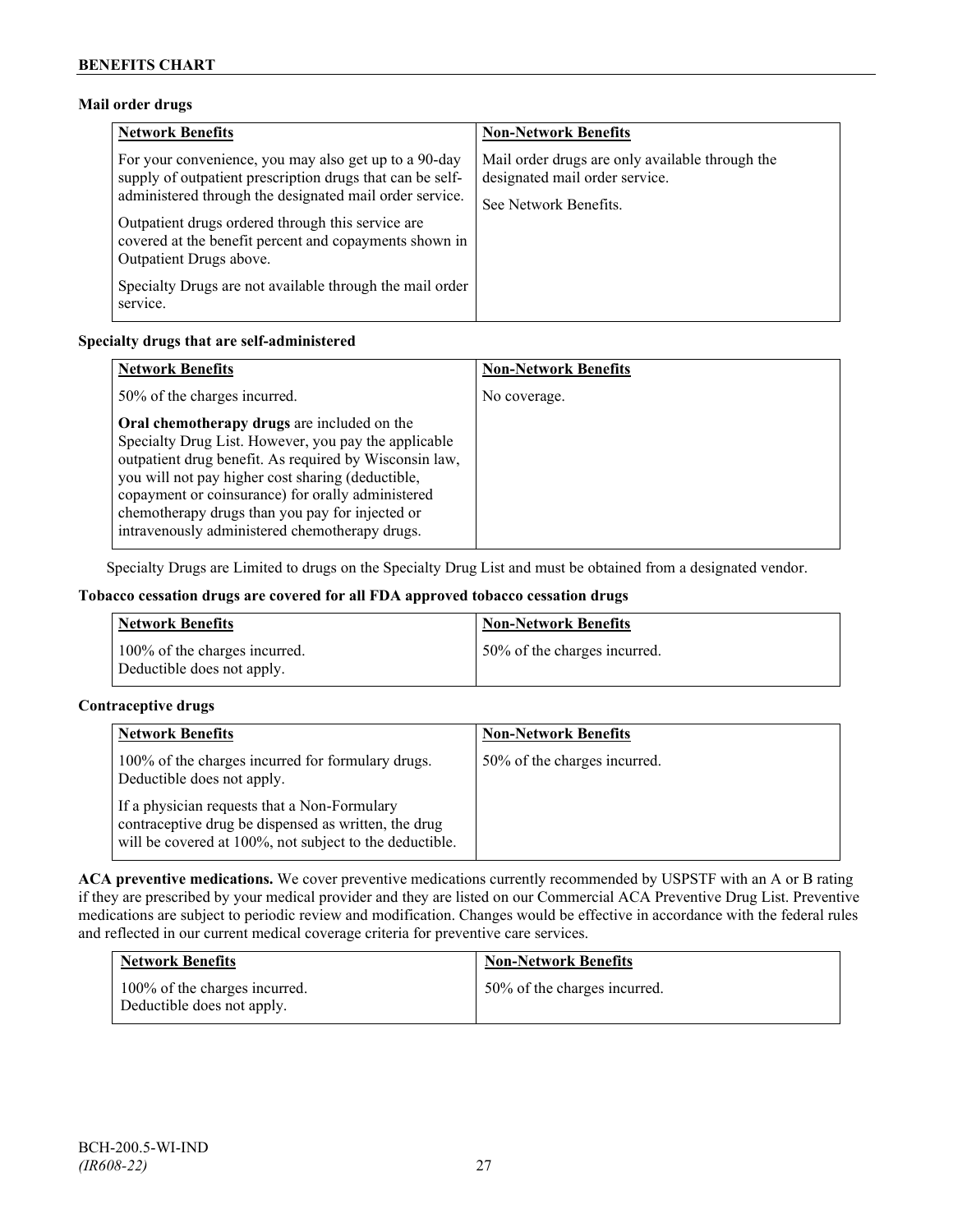## **Limitations:**

- Certain drugs may require prior authorization as indicated on the Formulary. HealthPartners may require prior authorization for the drug and also the site where the drug will be provided. Certain drugs are subject to our utilization review process and quantity limits.
- Certain non-formulary drugs require prior authorization. In addition, certain drugs may be subject to any quantity limits applied as part of our trial program. The trial drug program applies to new prescriptions for certain drugs which have high toxicity, low tolerance, high costs and/or high potential for waste. Trial drugs are indicated on the formulary and/or the Specialty Drug List. Your first fill of a trial drug may be limited to less than a month supply. If the drug is well tolerated and effective, you will receive the remainder of your first month supply.
- If an Insured requests a brand name drug when there is a generic equivalent, the brand name drug will be covered up to the charge that would apply to the generic drug, minus any required copayment. If a physician requests that a brand name drug be dispensed as written, the drug will be paid at the non-formulary benefit.
- We may require Insureds to try over-the-counter (OTC) drug alternatives before approving more costly formulary prescription drugs.
- Unless otherwise specified in the Prescription Drug Services section, you may receive up to a 30-day supply per prescription.
- New prescriptions to treat certain chronic conditions are Limited to a 30-day supply.
- A 90-day supply will be covered and dispensed only at pharmacies that participate in our extended day supply program.
- No more than a 30-day supply of Specialty Drugs will be covered and dispensed at a time unless it's a manufacturer supplied drug that cannot be split that supplies the Insured with more than a 30-day supply.

## **Not Covered:**

- Replacement of prescription drugs, medications, equipment and supplies due to loss, damage or theft.
- Nonprescription (over-the-counter) drugs or medications, including, but not Limited to, vitamins, supplements, homeopathic remedies, and non-FDA approved drugs, unless listed on the Formulary and prescribed by a physician or legally authorized health care provider under applicable state and federal law. This exclusion does not include over-thecounter contraceptives for women as allowed under the Affordable Care Act when the Insured obtains a prescription for the item. In addition, if the Insured obtains a prescription, this exclusion does not include aspirin to prevent cardiovascular disease for men and women of certain ages; folic acid supplements for women who may become pregnant; fluoride chemoprevention supplements for children without fluoride in their water source; and iron supplements for children ages 6-12 months who are at risk for anemia.
- All drugs for the treatment of sexual dysfunction.
- All drugs for the treatment of growth deficiency.
- Fertility drugs.
- Medical cannabis.
- Drugs on the Excluded Drug List. The Excluded Drug List includes select drugs within a therapy class that are not eligible for coverage. This includes drugs that may be excluded for certain indications. The Excluded Drug List is available at [healthpartners.com.](http://www.healthpartners.com/)
- Drugs that are newly approved by the FDA until they are reviewed and approved by HealthPartners Pharmacy and Therapeutics Committee.
- Medical devices approved by the FDA will not be covered under the Prescription Drug Services section unless they are on our formulary. Covered medical devices are generally submitted and reimbursed under your medical benefits.
- See "Services Not Covered" in your Policy.

## **PREVENTIVE SERVICES**

## **Applicable Definitions:**

**Routine Preventive Services** are routine healthcare services that include screenings, check-ups and counseling to prevent illness, disease or other health problems before symptoms occur.

**Diagnostic Services** are services to help a provider understand your symptoms, diagnose illness and decide what treatment may be needed. They may be the same services that are listed as preventive services, but they are being used as diagnostic services. Your provider will determine if these services are preventive or diagnostic. These services are not preventive if received as part of a visit to diagnose, manage or maintain an acute or chronic medical condition, illness or injury. When that occurs, unless otherwise indicated below, standard deductibles, copayments or coinsurance apply.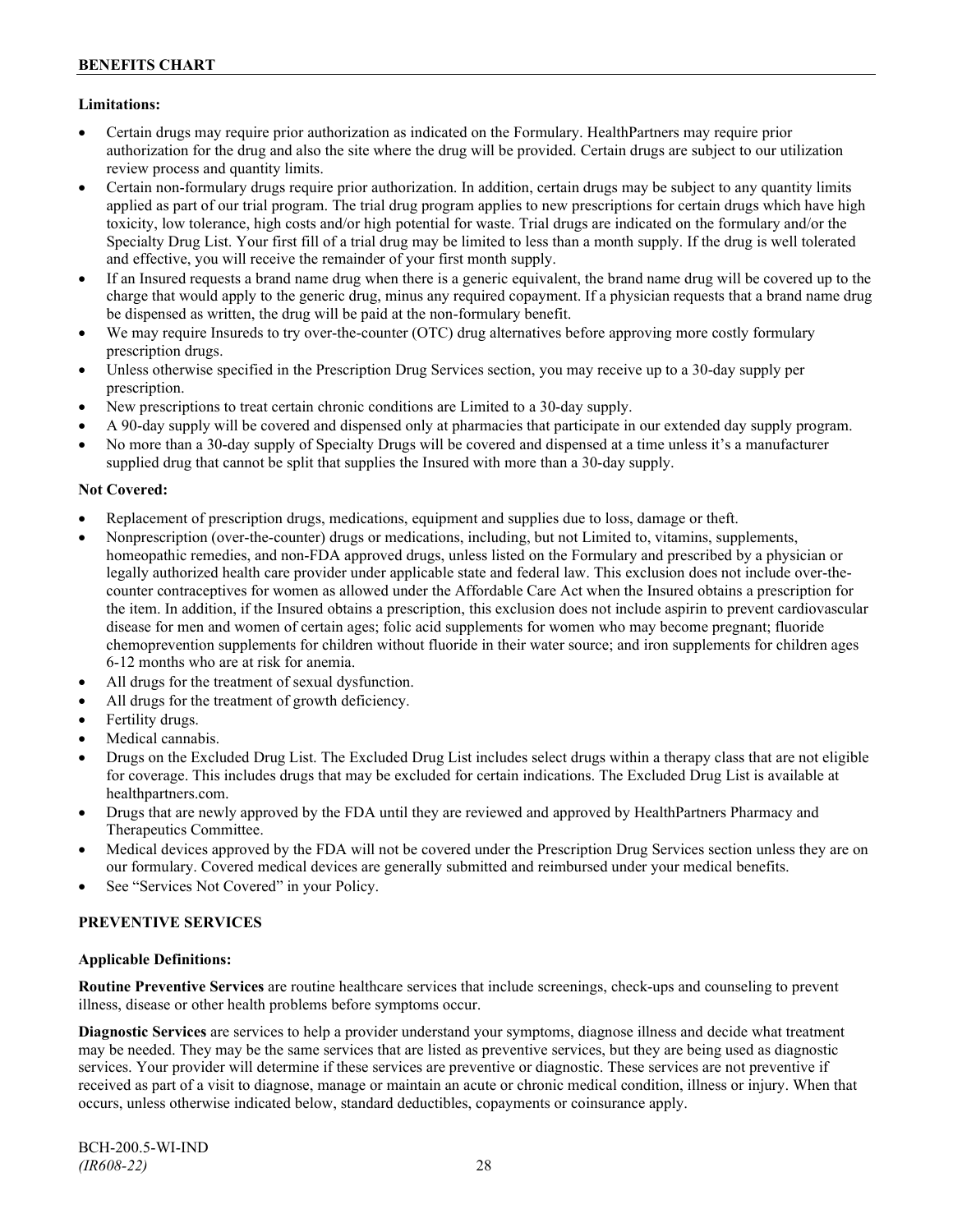## **Covered Services:**

We cover preventive services that meet any of the requirements under the Affordable Care Act (ACA) shown in the bulleted items below. These preventive services are covered at 100% under the Network Benefits with no deductible, copayments or coinsurance. (If a preventive service is not required by the ACA and it is covered at a lower benefit level, it will be specified below.) Preventive benefits mandated under the ACA are subject to periodic review and modification. Changes would be effective in accordance with the federal rules. Preventive services mandated by the ACA include:

- Evidence-based items or services that have in effect a rating of A or B in the current recommendations of the United States Preventive Services Task Force with respect to the individual;
- Immunizations for routine use in children, adolescents, and adults that have in effect a recommendation from the Advisory Committee on Immunization Practices of the Centers for Disease Control and Prevention with respect to the individual;
- With respect to infants, children, and adolescents, evidence-informed preventive care and screenings provided for in comprehensive guidelines supported by the Health Resources and Services Administration; and
- With respect to women, preventive care and screenings provided for in comprehensive guidelines supported by the Health Resources and Services Administration.

Covered services are based on established medical policies, which are subject to periodic review and modification by the medical directors. These medical policies (medical coverage criteria) are available by calling Member Services, or logging on to your "*my*HealthPartners" account at [healthpartners.com.](http://www.healthpartners.com/)

## **ACA and state mandated preventive services are covered as follows:**

**Routine health exams and periodic health assessments**. A physician or health care provider will counsel you as to how often health assessments are needed based on age, sex and health status. This includes screening and counseling for tobacco cessation and all FDA approved tobacco cessation medications including over-the-counter drugs (as shown in the Prescription Drug Services section).

| <b>Network Benefits</b>                                     | <b>Non-Network Benefits</b>  |
|-------------------------------------------------------------|------------------------------|
| 100% of the charges incurred.<br>Deductible does not apply. | 50% of the charges incurred. |

**Child health supervision services.** This includes pediatric preventive services such as newborn screenings, appropriate immunizations, developmental assessments and laboratory services appropriate to the age of the child from birth to 72 months, and appropriate immunizations to age 18.

| <b>Network Benefits</b>                                     | <b>Non-Network Benefits</b>  |
|-------------------------------------------------------------|------------------------------|
| 100% of the charges incurred.<br>Deductible does not apply. | 50% of the charges incurred. |

#### **Routine prenatal care and exams**

| Network Benefits                                            | <b>Non-Network Benefits</b>  |
|-------------------------------------------------------------|------------------------------|
| 100% of the charges incurred.<br>Deductible does not apply. | 50% of the charges incurred. |

**Routine postnatal care.** This includes health exams, assessments, education and counseling relating to the period immediately after childbirth.

| <b>Network Benefits</b>                                     | <b>Non-Network Benefits</b>  |
|-------------------------------------------------------------|------------------------------|
| 100% of the charges incurred.<br>Deductible does not apply. | 50% of the charges incurred. |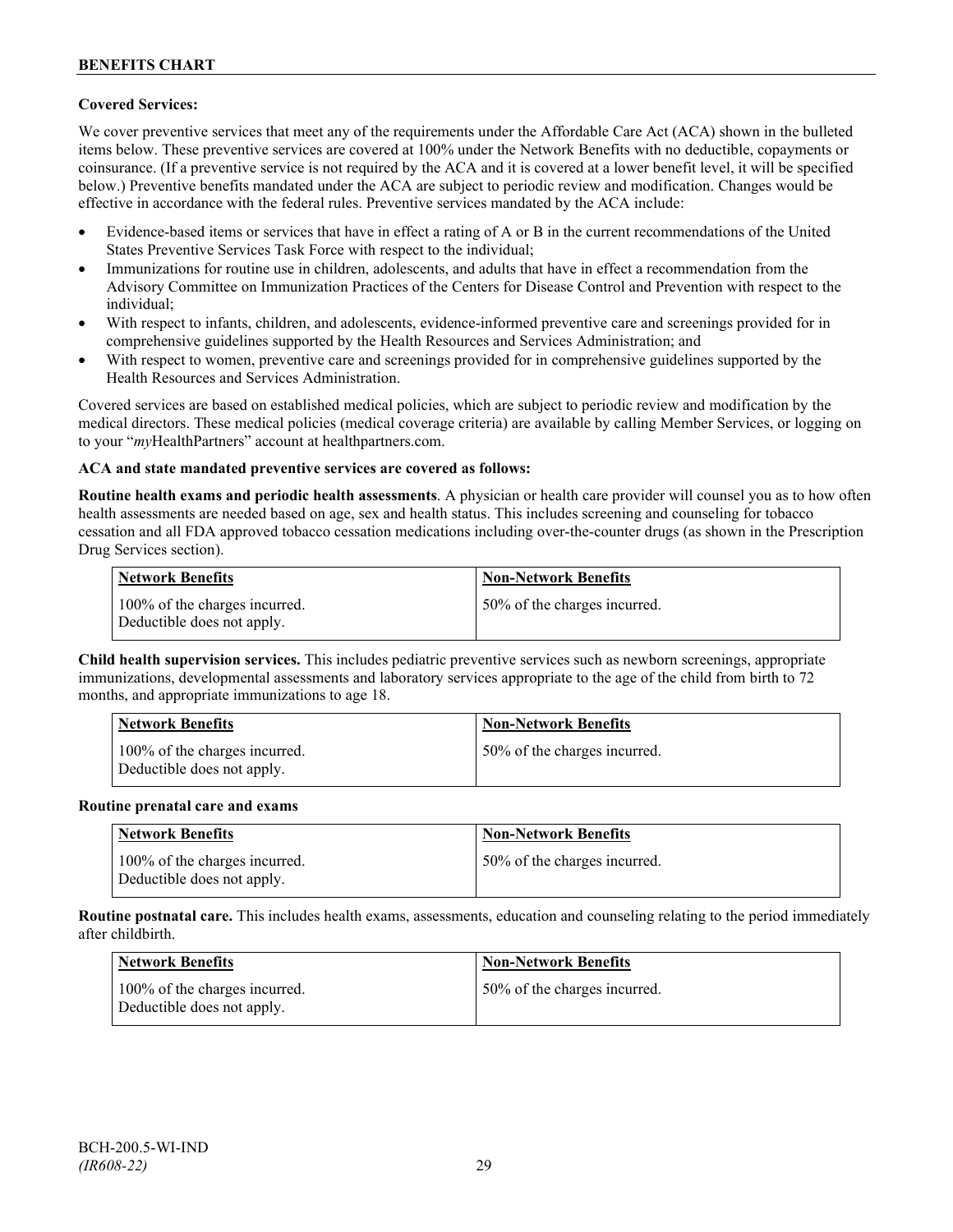**Routine screening procedures for cancer.** This includes colorectal screening, digital rectal examinations and other cancer screenings recommended by the USPSTF with an A or B rating. Women's preventive health services below describe additional routine screening procedures for cancer.

| <b>Network Benefits</b>                                     | <b>Non-Network Benefits</b>  |
|-------------------------------------------------------------|------------------------------|
| 100% of the charges incurred.<br>Deductible does not apply. | 50% of the charges incurred. |

#### **Routine eye and hearing exams for members under the age of 22**

| Network Benefits                                            | <b>Non-Network Benefits</b>  |
|-------------------------------------------------------------|------------------------------|
| 100% of the charges incurred.<br>Deductible does not apply. | 50% of the charges incurred. |

**Professional voluntary family planning services.** This includes services to prevent or delay a pregnancy, including counseling and education. Services must be provided by a licensed provider.

| Network Benefits                                            | <b>Non-Network Benefits</b>  |
|-------------------------------------------------------------|------------------------------|
| 100% of the charges incurred.<br>Deductible does not apply. | 50% of the charges incurred. |

#### **Adult immunizations**

| <b>Network Benefits</b>       | <b>Non-Network Benefits</b>   |
|-------------------------------|-------------------------------|
| 100% of the charges incurred. | 100% of the charges incurred. |
| Deductible does not apply.    | Deductible does not apply.    |

**Women's preventive health services.** This includes mammograms, screenings for cervical cancer (pap smears), breast pumps, human papillomavirus (HPV) testing, counseling for sexually transmitted infections, counseling and screening for human immunodeficiency virus (HIV), and all FDA approved contraceptive methods as prescribed by a doctor, sterilization procedures, education and counseling (see the Prescription Drug Services section for coverage of oral contraceptive drugs). We also provide genetic screening for BRCA if someone in your family has the gene or you have a diagnosis of cancer.

The U.S. Preventive Services Task Force (USPSTF) recommends screening mammography, with or without clinical breast examination (CBE), every 1-2 years for women aged 40 and older. For women age 50 and older, we cover an annual mammogram.

| Network Benefits                                            | <b>Non-Network Benefits</b>  |
|-------------------------------------------------------------|------------------------------|
| 100% of the charges incurred.<br>Deductible does not apply. | 50% of the charges incurred. |

**Obesity screening and management.** We cover obesity screening and counseling for all ages during a routine preventive care exam. If you are age 18 or older and have a body mass index of 30 or more, we also cover intensive obesity management to help you lose weight. Your primary care doctor can coordinate these services.

| <b>Network Benefits</b>                                     | <b>Non-Network Benefits</b>  |
|-------------------------------------------------------------|------------------------------|
| 100% of the charges incurred.<br>Deductible does not apply. | 50% of the charges incurred. |

#### **In addition to any ACA or state mandated preventive services referenced above, we cover the following eligible preventive services:**

#### **Routine hearing exams for adults age 22 and older**

| <b>Network Benefits</b>      | <b>Non-Network Benefits</b>  |
|------------------------------|------------------------------|
| 90% of the charges incurred. | 50% of the charges incurred. |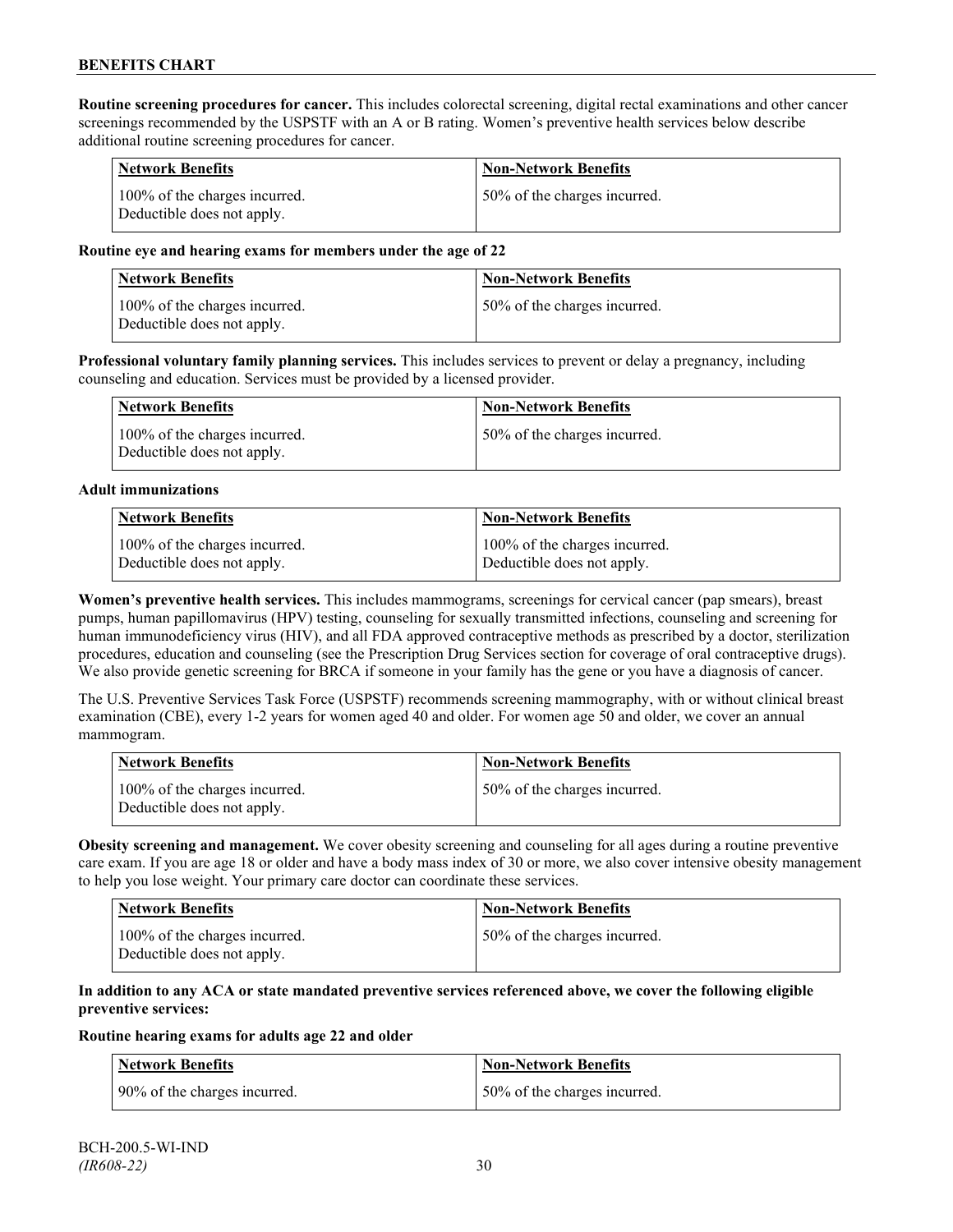#### **Eye exams for adults diagnosed with diabetes**

| <b>Network Benefits</b>                                     | <b>Non-Network Benefits</b>  |
|-------------------------------------------------------------|------------------------------|
| 100% of the charges incurred.<br>Deductible does not apply. | 50% of the charges incurred. |

**Ovarian cancer surveillance tests for women who are at risk.** "At risk for ovarian cancer" means (1) having a family history that includes any of the following: one or more first-degree or second-degree relatives with ovarian cancer, clusters of female relatives with breast cancer or nonpolyposis colorectal cancer; or (2) testing positive for BRCA1 or BRCA2 mutations. "Surveillance tests for ovarian cancer" means annual screening using: CA-125 serum tumor marker testing, transvaginal ultrasound, pelvic examination or other proven ovarian cancer screening tests currently being evaluated by the federal Food and Drug Administration or by the National Cancer Institute.

| Coverage level is same as corresponding Network<br>Benefit, depending on type of service provided, such as<br>Diagnostic Imaging Services, Laboratory Services<br>Diagnostic Imaging Services, Laboratory Services<br>Office Visits for Illness or Injury, or Preventive<br>Office Visits for Illness or Injury, or Preventive | <b>Network Benefits</b> | <b>Non-Network Benefits</b>                                                                                                 |
|--------------------------------------------------------------------------------------------------------------------------------------------------------------------------------------------------------------------------------------------------------------------------------------------------------------------------------|-------------------------|-----------------------------------------------------------------------------------------------------------------------------|
|                                                                                                                                                                                                                                                                                                                                | Services.               | Coverage level is same as corresponding Non-Network<br>Benefit, depending on type of service provided, such as<br>Services. |

#### **Limitations:**

• Services are not preventive if received as part of a visit to diagnose, manage or maintain an acute or chronic medical condition, illness or injury. When that occurs, unless otherwise indicated above, standard deductibles, copayments or coinsurance apply.

#### **Not Covered:**

- Routine eye exams for adults age 22 and older.
- See "Services Not Covered" in your Policy.

## **TELEHEALTH/TELEMEDICINE SERVICES**

#### **Definitions:**

**Telehealth, Telemedicine, or Virtual Care.** This is a means of communication between a health care professional and a patient. This includes the use of secure electronic information, imaging, and communication technologies, including:

- interactive audio or audio-video
- interactive audio with store-and-forward technology
- chat-based and email-based systems
- physician-to-physician consultation
- patient education
- data transmission
- data interpretation
- digital diagnostics (algorithm-enabled diagnostic support)
- digital therapeutics (the use of personal health devices and sensors, either alone or in combination with conventional drug therapies, for disease prevention and management)

#### Services can be delivered:

Synchronously: the patient and health care professional are engaging with one another at the same time; or Asynchronously: the patient and health care professional engage with each other at different points in time.

**Telephone Visits.** Live, synchronous, interactive encounters over the telephone between a patient and a healthcare provider.

**E-Visit or Chat-Based Visits.** Asynchronous online or mobile app encounters to discuss a patient's personal health information, vital signs, and other physiologic data or diagnostic images. The healthcare provider reviews and delivers a consultation, diagnosis, prescription or treatment plan after reviewing the patient's visit information.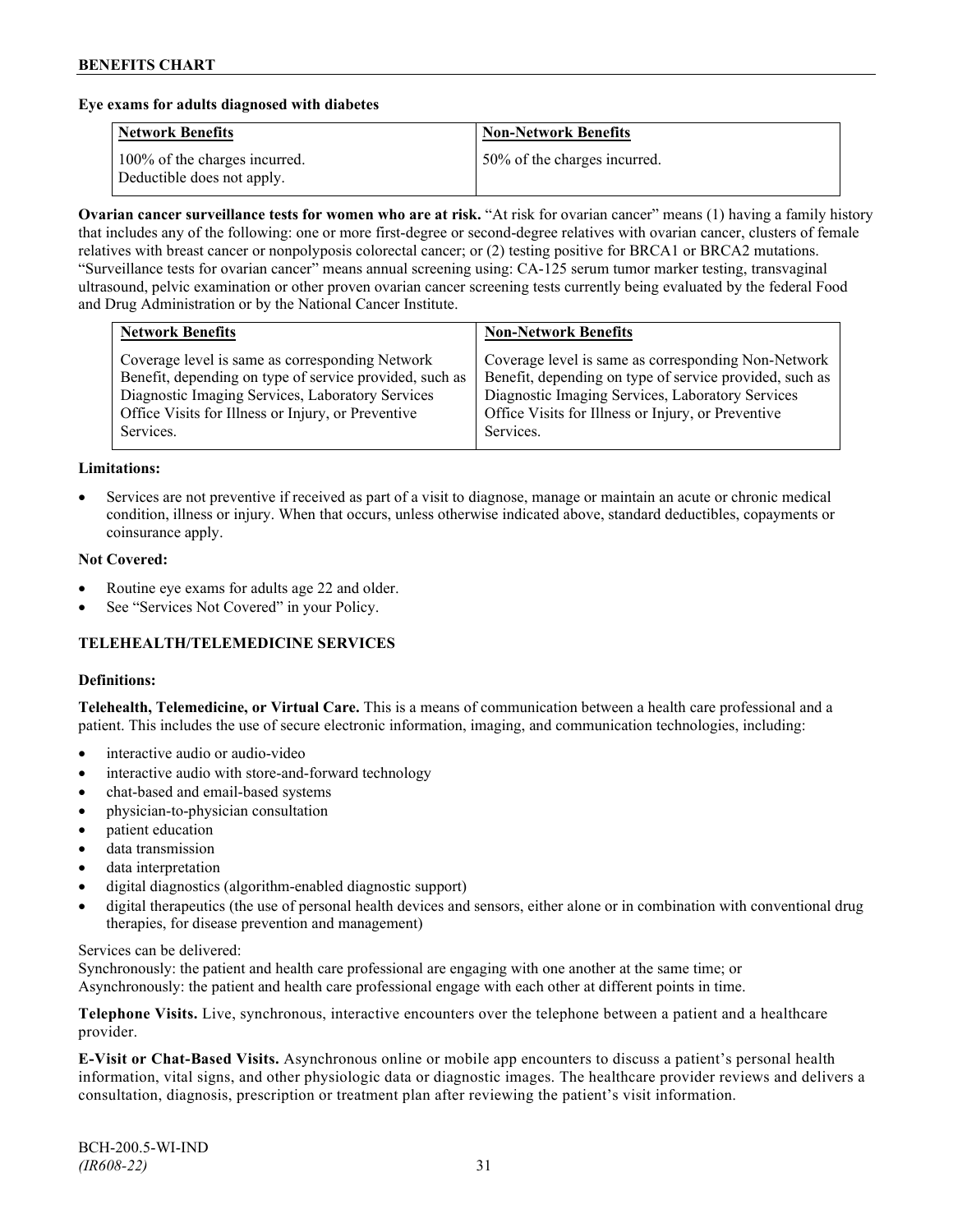**Virtuwell<sup>®</sup>**. This is an online service for you to receive a diagnosis and treatment for certain conditions, such as a cold, flu, ear pain and sinus infections. You may access the Virtuwell website at [virtuwell.com.](https://www.virtuwell.com/)

**Video Visits.** Live, synchronous, interactive encounters using secure web-based video between a patient and a healthcare provider.

#### **Covered Services:**

The Plan covers the following methods of receiving care for services that would be eligible under the Plan if the service were provided in person.

#### **Scheduled telephone visits**

| <b>Network Benefits</b>                                                                                 | <b>Non-Network Benefits</b>  |
|---------------------------------------------------------------------------------------------------------|------------------------------|
| 100% of the charges incurred, subject to a<br>copayment of \$5 per visit.<br>Deductible does not apply. | 50% of the charges incurred. |

#### **E-visits**

#### **Access to online care through Virtuwell at [virtuwell.com](http://www.virtuwell.com/)**

| Network Benefits                                            | <b>Non-Network Benefits</b> |
|-------------------------------------------------------------|-----------------------------|
| 100% of the charges incurred.<br>Deductible does not apply. | No coverage.                |

#### **All other E-visits**

| <b>Network Benefits</b>                                                                                 | <b>Non-Network Benefits</b>  |
|---------------------------------------------------------------------------------------------------------|------------------------------|
| 100% of the charges incurred, subject to a<br>copayment of \$5 per visit.<br>Deductible does not apply. | 50% of the charges incurred. |

#### **Not Covered:**

See "Services Not Covered" in your Policy.

## **TRANSPLANT SERVICES**

#### **Applicable Definitions:**

**Autologous.** This is when the source of cells is from the individual's own marrow or stem cells.

**Allogeneic.** This is when the source of cells is from a related or unrelated donor's marrow or stem cells.

**Allogeneic Bone Marrow Transplant.** This is when the bone marrow is harvested from the related or unrelated donor and stored. The patient undergoes treatment which includes tumor ablation with high-dose chemotherapy and/or radiation. The bone marrow is reinfused (transplanted).

**Autologous Bone Marrow Transplant.** This is when the bone marrow is harvested from the individual and stored. The patient undergoes treatment which includes tumor ablation with high-dose chemotherapy and/or radiation. The bone marrow is reinfused (transplanted).

**Autologous/Allogeneic Stem Cell Support.** This is a treatment process that includes stem cell harvest from either bone marrow or peripheral blood, tumor ablation with high-dose chemotherapy and/or radiation, stem cell reinfusion, and related care. Autologous/allogeneic bone marrow transplantation and high dose chemotherapy with peripheral stem cell rescue/support are considered to be autologous/allogeneic stem cell support.

**Designated Transplant Center.** This is any health care provider, group or association of health care providers designated by us to provide services, supplies or drugs for specified transplants for our Insureds.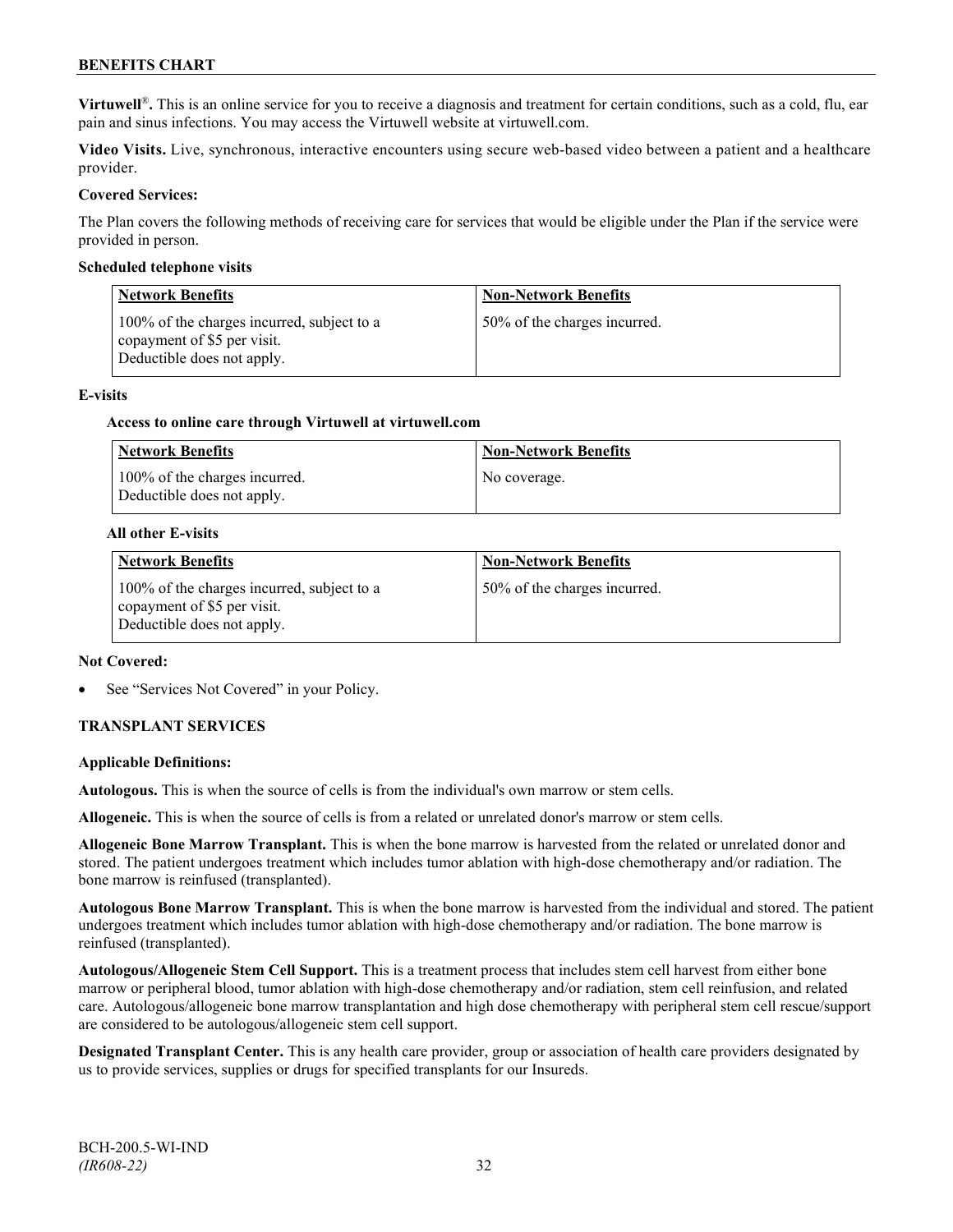**Transplant Services.** This is transplantation (including retransplants) of the human organs or tissue listed below, including all related post-surgical treatment, follow-up care and drugs and multiple transplants for a related cause. Transplant services do not include other organ or tissue transplants or surgical implantation of mechanical devices functioning as a human organ, except surgical implantation of an FDA approved Ventricular Assist Device (VAD) or total artificial heart, functioning as a temporary bridge to heart transplantation.

Prior authorization is required prior to consultation to support coordination of care and benefits.

#### **Covered Services:**

We cover eligible transplant services (as defined above) while you are covered under your Policy. Transplants that will be considered for coverage are Limited to the following:

- Kidney transplants for end-stage disease.
- Cornea transplants for end-stage disease.
- Heart transplants for end-stage disease.
- Lung transplants or heart/lung transplants for: (1) primary pulmonary hypertension; (2) Eisenmenger's syndrome; (3) endstage pulmonary fibrosis; (4) alpha 1 antitrypsin disease; (5) cystic fibrosis; and (6) emphysema.
- Liver transplants for: (1) biliary atresia in children; (2) primary biliary cirrhosis; (3) post-acute viral infection (including hepatitis A, hepatitis B antigen e negative and hepatitis C) causing acute atrophy or post-necrotic cirrhosis; (4) primary sclerosing cholangitis; (5) alcoholic cirrhosis; and (6) hepatocellular carcinoma.
- Allogeneic bone marrow transplants or peripheral stem cell support associated with high dose chemotherapy for : (1) acute myelogenous leukemia; (2) acute lymphocytic leukemia; (3) chronic myelogenous leukemia; (4) severe combined immunodeficiency disease; (5) Wiskott-Aldrich syndrome; (6) aplastic anemia; (7) sickle cell anemia; (8) non-relapsed or relapsed non-Hodgkin's lymphoma; (9) multiple myeloma; and (10) testicular cancer.
- Autologous bone marrow transplants or peripheral stem cell support associated with high-dose chemotherapy for: (1) acute leukemia; (2) non-Hodgkin's lymphoma; (3) Hodgkin's disease; (4) Burkitt's lymphoma; (5) neuroblastoma; (6) multiple myeloma; (7) chronic myelogenous leukemia; and (8) non-relapsed non-Hodgkin's lymphoma.
- Pancreas transplants for simultaneous pancreas-kidney transplants for diabetes, pancreas after kidney, living related segmental simultaneous pancreas kidney transplantation and pancreas transplant alone.

To receive Network Benefits, charges for transplant services must be incurred at a Designated Transplant Center.

The transplant-related treatment provided, including expenses incurred for directly related donor services, shall be subject to and in accordance with the provisions, limitations, maximums and other terms of your Policy.

Medical and hospital expenses of the donor are covered only when the recipient is an Insured and the transplant and directly related donor expenses have been prior authorized for coverage. Treatment of medical complications that may occur to the donor are not covered. Donors are not considered Insureds, and are therefore not eligible for the rights afforded to Insureds under your Policy.

The list of eligible transplant services and coverage determinations are based on established medical policies, which are subject to periodic review and modifications by the medical director.

| <b>Network Benefits</b>                           | Mon-Network Benefits |
|---------------------------------------------------|----------------------|
| See Network Inpatient Hospital Services Benefits. | No coverage.         |